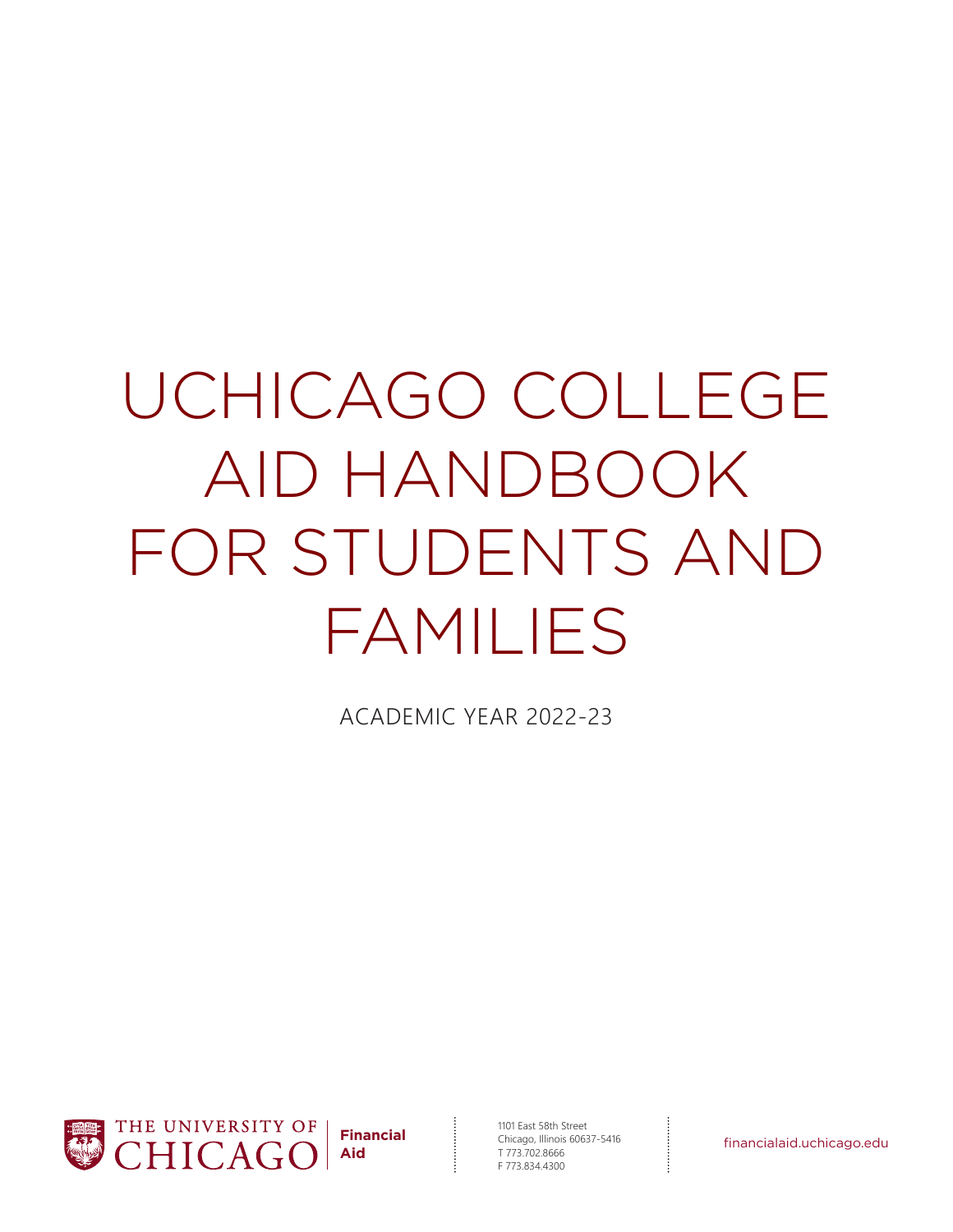# TABLE OF CONTENTS

- **1**  Introduction to Financial Aid
- **1** Estimated Budget for 2022-23
- **1** How Awards Are Determined
- **2** Eligibility for Aid
- **3** About Your Award
- **4** Grant and Scholarship Programs
- **4** Loan Programs
- **5** Federal Loans for Students (table)
- **6** Additional Loan Programs
- **6** State of Illinois and Chicago Grant and Scholarship Programs
- **7** Federal Work-Study and Student Employment
- **7** Satisfactory Academic Progress (SAP)
- **8** Billing
- **9** FAQS
- **14** Appendix: Federal and State Student Aid Program Requirements
- **17** Contact Information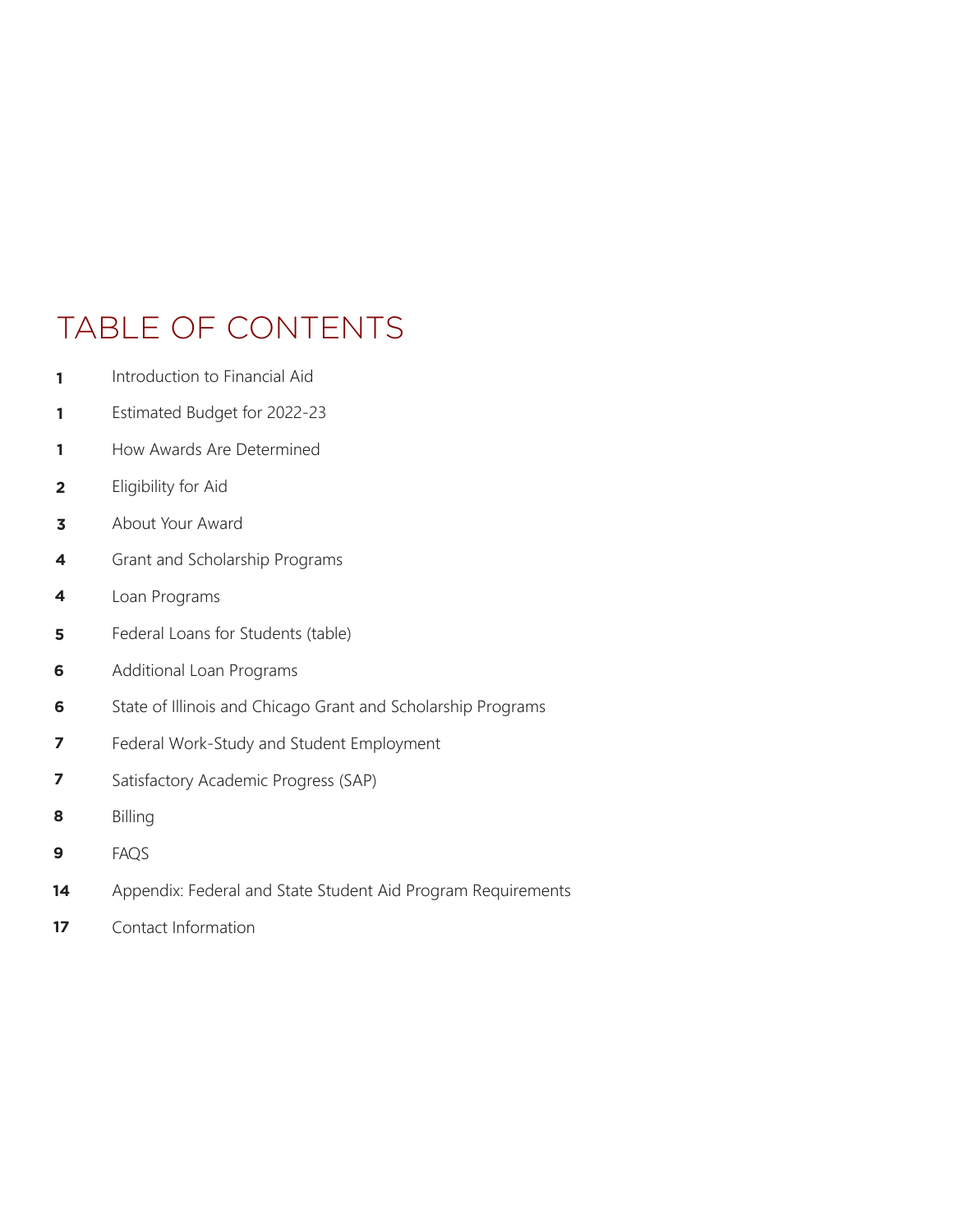INTRODUCTION TO FINANCIAL AID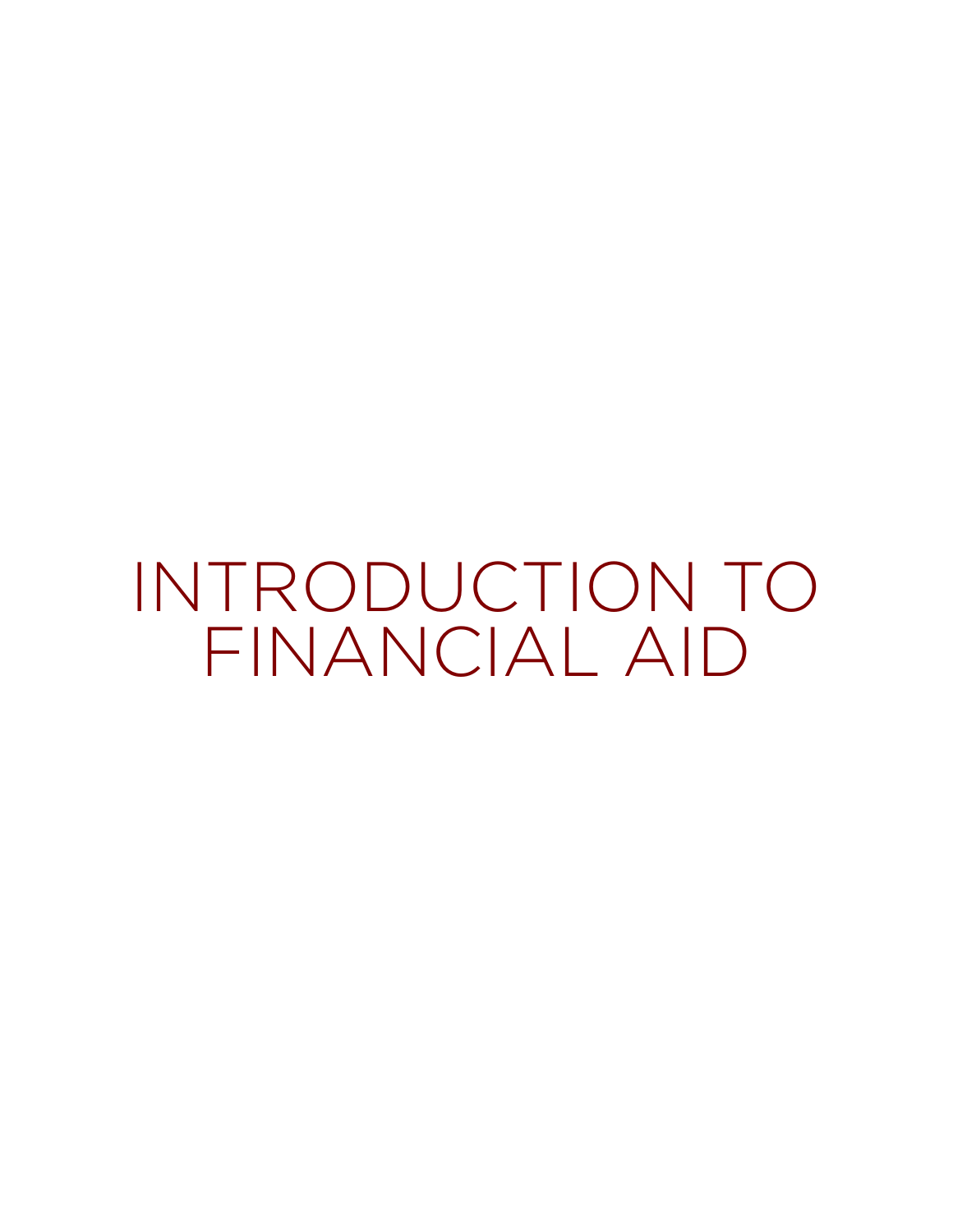# INTRODUCTION TO FINANCIAL AID

The information in this guide provides you with the policies surrounding the various aid programs for which you may be eligible. This information is subject to change, so please consult our website for the most current information: financialaid.uchicago.edu.

Financial Aid aims to ensure all admitted students have access to an affordable University of Chicago education. Our professional staff conduct comprehensive reviews of all aid applications and materials to personalize a financial aid award for each student. We provide financial aid awards which combine University of Chicago grants and scholarships with federal and state grants, student self-help, and a family contribution.

# BUDGET FOR 2022-23

|                                             | <b>ON-CAMPUS</b> | <b>COMMUTER</b> | <b>OFF-CAMPUS</b> |
|---------------------------------------------|------------------|-----------------|-------------------|
| <b>TUITION</b>                              | \$61,179         | \$61,179        | \$61,179          |
| <b>STUDENT LIFE FEE</b>                     | \$1,761          | \$1,761         | \$1,761           |
| ROOM/BOARD                                  | \$18,396         |                 | \$15,000          |
| <b>MAINTENANCE ALLOWANCE</b><br>(COMMUTERS) |                  | \$4,968         |                   |
| <b>BOOKS/ PERSONAL EXPENSES</b>             | \$4,200          | \$4,200         | \$4,200           |
| <b>TOTAL</b>                                | \$85,536         | \$72,108        | \$82,140          |

Financial Aid uses the following budget to determine financial aid awards.

- 1. First year students are assessed a one-time Class Fee of \$1,320.
- 2. All students are required to have health insurance while enrolled at the University of Chicago. Students are automatically enrolled in the University Student Health Insurance Plan for an additional fee. More information about opting out of this plan will be provided by Campus and Student Life in the summer. Information available at wellness.uchicago.edu.
- 3. Students enrolled in any graduate level coursework may be subject to aid and budget adjustments. Please visit financialaid.uchicago.edu for more information
- 4. Changing dorms or choosing a more or less expensive meal plan will not change your financial aid award.

# HOW AWARDS ARE DETERMINED

Your overall financial aid award is determined by reviewing a number of resources, including a contribution from your parents' income and reported assets, a portion of your personal assets, and your income from employment. Your award reflects your family's particular circumstances, your eligibility requirements for different financial aid programs, and the availability of funds.

# Parents' Resources

We carefully evaluate the information you and your parents provide on the financial aid application forms, plus any special circumstances that you have brought to our attention, to determine the amount your parents should be able to contribute for your college expenses. Your parents may decide to use their savings, their current income, their future income (through borrowing), or some combination of these sources to meet their contribution.

For the purposes of your financial aid consideration, the Office of Financial Aid will use your family's prior-prior year income (for the 2022-23 academic year, 2020 tax information will be used). This allows families to begin the financial aid application process sooner, without having to wait until the current or prior year's taxes have been filed. If your household experiences a significant increase in income during your time in the College, your family's contribution may similarly increase. Conversely, if your household income is greatly reduced, you may receive more financial aid.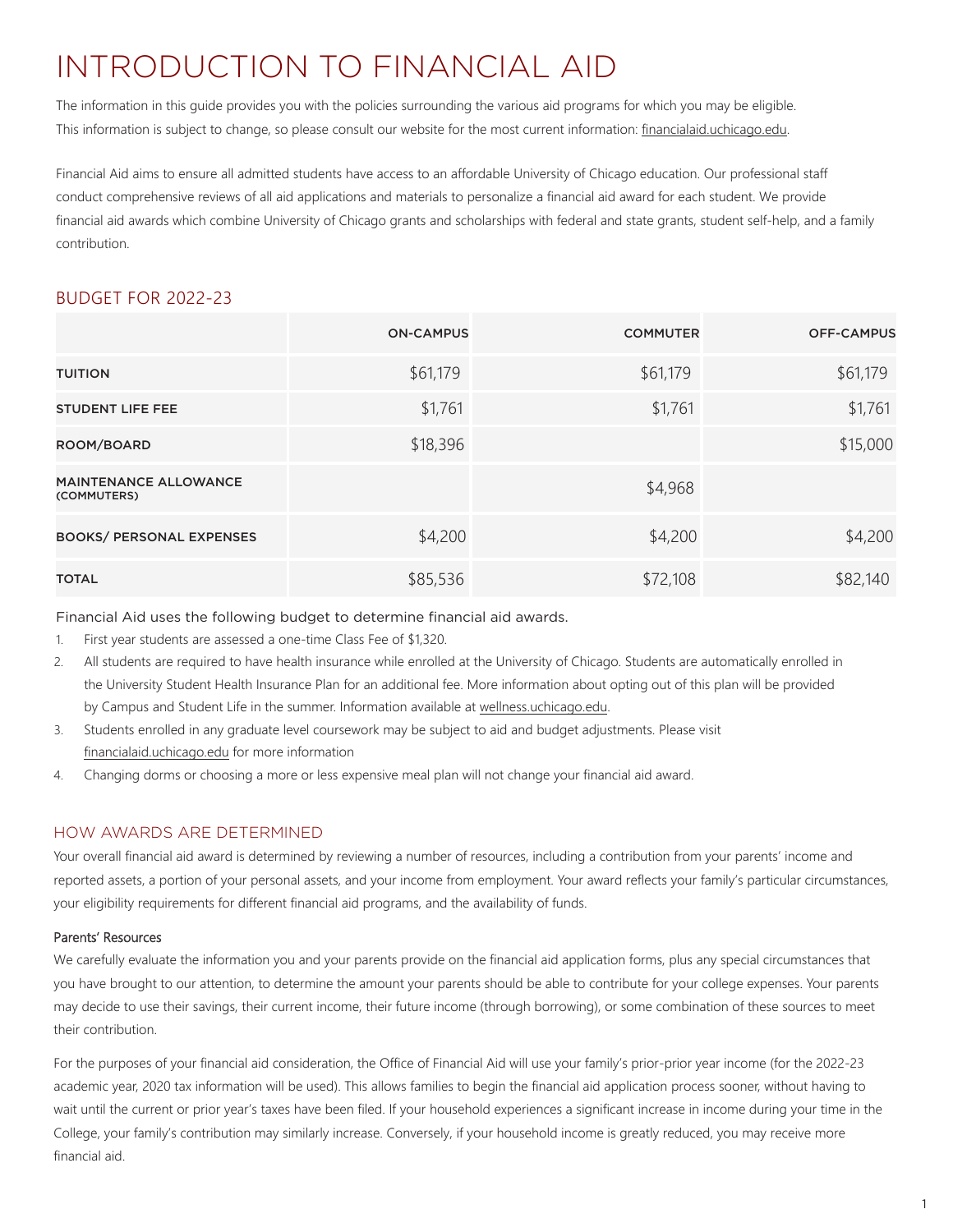### Assets

Additionally, a portion of the family contribution is derived from asset values reported by the parent. These include investment accounts, stocks, real estate other than the primary home and value of family-owned businesses. UChicago does not consider funds in dedicated retirement accounts (401k or IRA) or equity in the family's primary home.

# Your Resources

Your income from employment, a portion of your savings, and other types of assistance such as educational trust funds are all considered to be student resources. These are subtracted from your total cost of attending the University of Chicago to determine your need for financial assistance.

# ELIGIBILITY FOR AID

You must be a full time student to receive UChicago financial aid. The College of the University of Chicago expects students to enroll in a minimum of 300 units of credit (usually 3 classes) per quarter in Autumn, Winter and Spring quarters. See the Dean of Students for alternative enrollment options.

Eligibility for assistance from the College is limited to 12 academic quarters of enrollment. However, you may be eligible to receive federal assistance for as many as 18 quarters. As you progress through the College, your adviser will keep the Financial Aid office apprised of your progress and work with you if you will be enrolled for more than 12 quarters.

Full application instructions are available on our website at financialaid.uchicago.edu/undergraduate.

Transfer students matriculate with an academic level of First Year. This is adjusted during their first year on campus, once their academic path has solidified. The number of quarters of assistance for a transfer student is determined after a review of the student's previous enrollment.

Students who are enrolled in the Summer term, inclusive of the September session, will automatically be considered for institutional and federal grants and scholarships. Utilization of Federal Work-Study or loans over the Summer term require an additional application that can be found in my.uchicago.edu account.

# Reapplying for Aid

You must submit a new application each year that you wish to be considered for financial aid. If you receive need–based aid, the Financial Aid office will review your family's financial circumstances annually and the award you receive will reflect any changes.

You may reapply for financial assistance by submitting the Free Application for Federal Student Aid (FAFSA) for federal aid, the UChicago Financial Aid worksheet, your parents' W-2 forms, and a signed copy of your parents' federal income tax return. The priority deadline for Autumn quarter financial aid is May 31st.

We realize that the use of prior-prior year taxes may not always reflect the current household income situation. Also, we understand that there may be other unexpected circumstances that can affect your family's ability to contribute. If your family has experienced a drastic change in circumstances since your original financial aid determination, you have the option to submit an appeal. While an appeal is not a guarantee of additional aid, we will review your information to determine if any changes can be made. Please contact our office for more specific information about the appeal process.

When renewing your FAFSA, you and your parents may have the option to use the IRS Data Retrieval Tool (DRT). The DRT allows you to import tax information directly from the IRS instead of entering it manually. If possible, please use the DRT to ensure the most accurate representation of your family's income and simplify the application process for you and your family.

IMPORTANT NOTE: If you are an Illinois resident and receive a State of Illinois Monetary Award Program (MAP) Grant, you should file your renewal FAFSA as soon as possible after October 1 in order to receive future MAP Grant funds, as in previous years the program has closed early. We encourage you to file your FAFSA by December 1. Eligibility for MAP funds is based on the date you submit your FAFSA.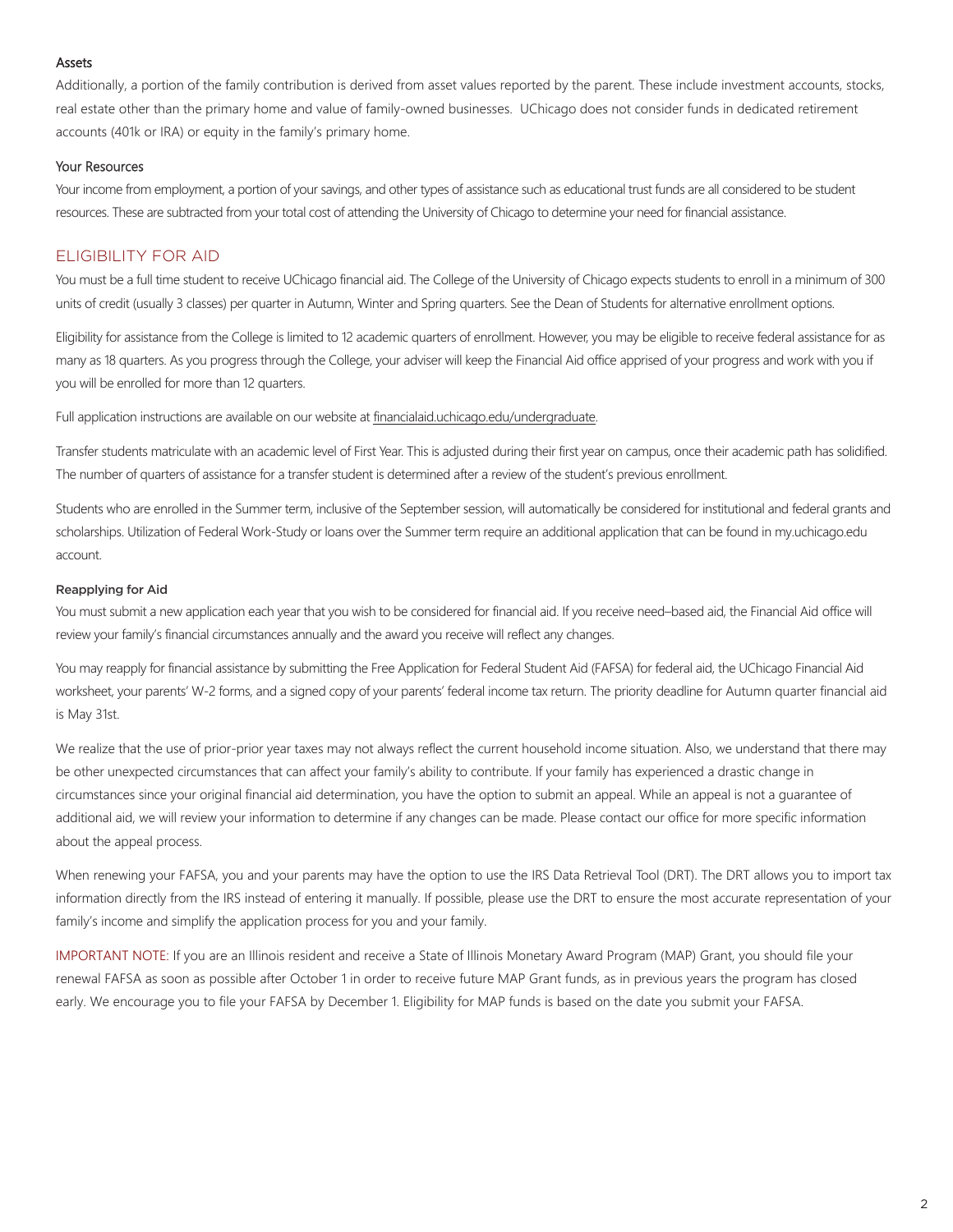ABOUT YOUR AWARD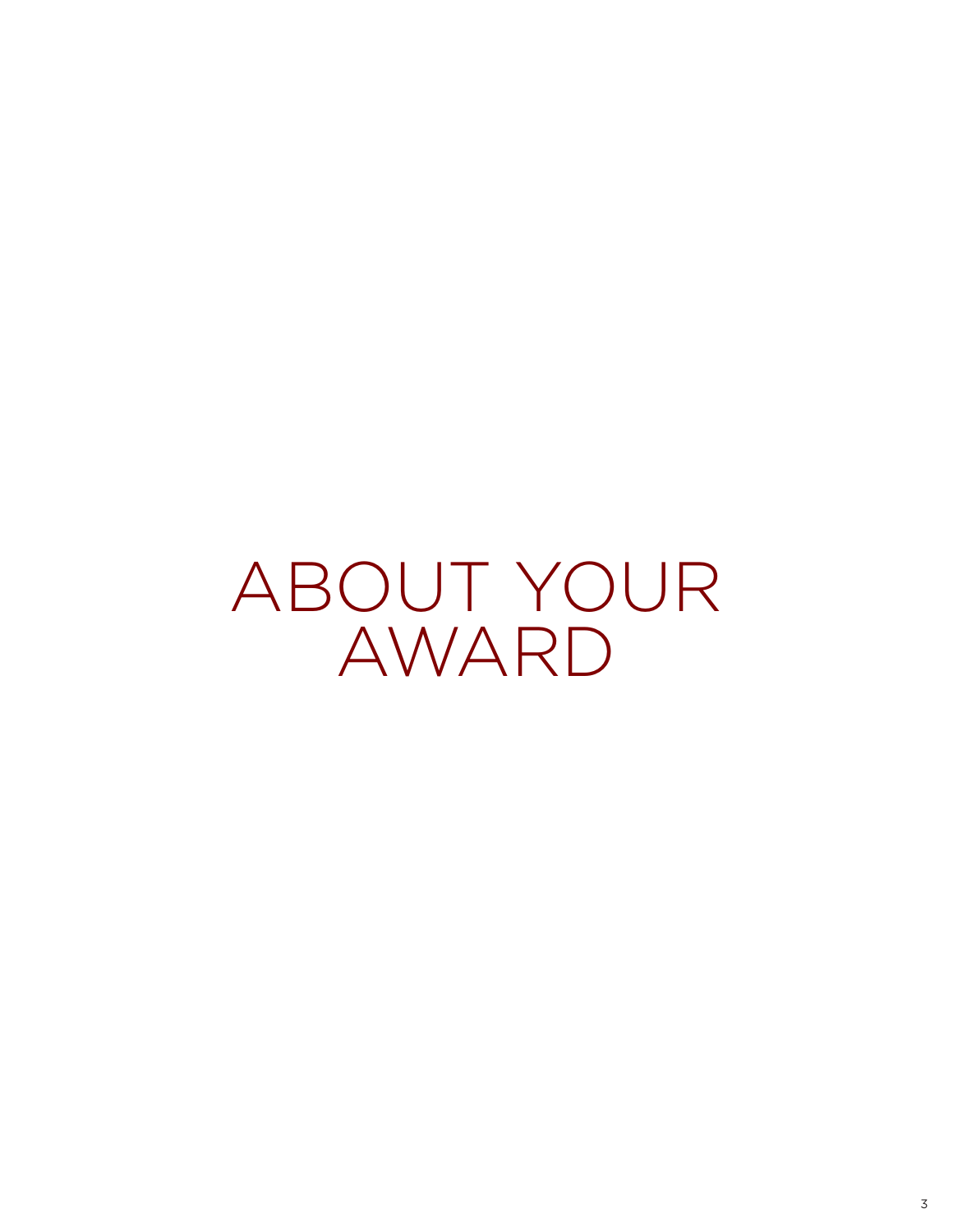# ABOUT YOUR AWARD

Your financial aid award may include support from one or more of the following programs:

# GRANT AND SCHOLARSHIP PROGRAMS

#### Odyssey Scholarship

In May 2007, the University received a \$100 million gift from an anonymous graduate of the College to assist students of low and moderate incomes. Students are awarded the Odyssey Scholarship based on a variety of criteria, such as students coming from families with limited means and those coming from first-generation backgrounds. These awards are intended to reduce indebtedness of those receiving the scholarship. Odyssey scholars are only designated during the student's first year at the university.

# Federal Pell Grant

The Federal Pell Grant is awarded based on your annual FAFSA submission. Awards are determined by the U.S. Department of Education, and are designed to assist students with limited financial means.

#### Federal Supplemental Educational Opportunity Grant (FSEOG)

The Federal Supplemental Educational Opportunity Grant (FSEOG) is a federal fund administered by UChicago and is awarded to the neediest students who apply for aid and are eligible for the Federal Pell Grant. The maximum FSEOG that can be awarded per year is \$4,000, but award amounts may vary depending on UChicago's resources. It is awarded based on your annual FAFSA submission.

#### Outside Scholarships

The University of Chicago understands that many students who enroll are awarded scholarships from outside organizations. UChicago awards families their full demonstrated financial need with federal/state and university grant and scholarship. Therefore, outside scholarships may affect the amount of university funding we provide. In addition, federal regulation sometimes limits the total amount of grants and scholarship awarded.

For students who are receiving tuition benefits from their parents' employers, we reduce institutional grant funds by the tuition benefit amount.

All outside awards should be reported to the Office of Financial Aid as early as possible.

#### University of Chicago Grant

The University of Chicago Grant and Grant II are grant awards offered toward your demonstrated financial need that has not been met through federal, state, and scholarship programs. The University Grant awarded to students is underwritten by the University and does not need to be repaid.

#### Endowed Scholarships

These awards are assigned to students based upon specific criteria outlined by the donor. The Office of Financial Aid may award these funds after the start of the school year, when they may be exchanged dollar for dollar with a University Grant or Odyssey Scholarship that had been previously awarded. The total grant amount will remain unchanged.

IMPORTANT NOTE: You are required to adhere to the code of conduct to continue receiving institutional financial aid. If you stop attending the University of Chicago because of misconduct and are approved to return to the university, you must obtain approval from the Dean of Students to receive institutional financial aid.

# LOAN PROGRAMS

While the university strives to provide generous financial aid awards without the use of student loans, students and families can be assured that they do have the option to borrow in the event students are looking to enhance their educational experience at UChicago, or to help pay expenses that may not be covered by their aid package or the parent contribution. Although borrowing may not be a student's first choice, it is important to remember that student loans are a viable option when funding gaps may otherwise create a hardship for the family. If students have questions about their borrowing options, please direct them to the Financial Aid Office.

# Federal Direct Stafford Loans

The University of Chicago participates in the William D. Ford Federal Direct Loan program, where the lender is the U.S. Treasury. There are two types of Federal Direct Stafford Loans for students: subsidized and unsubsidized.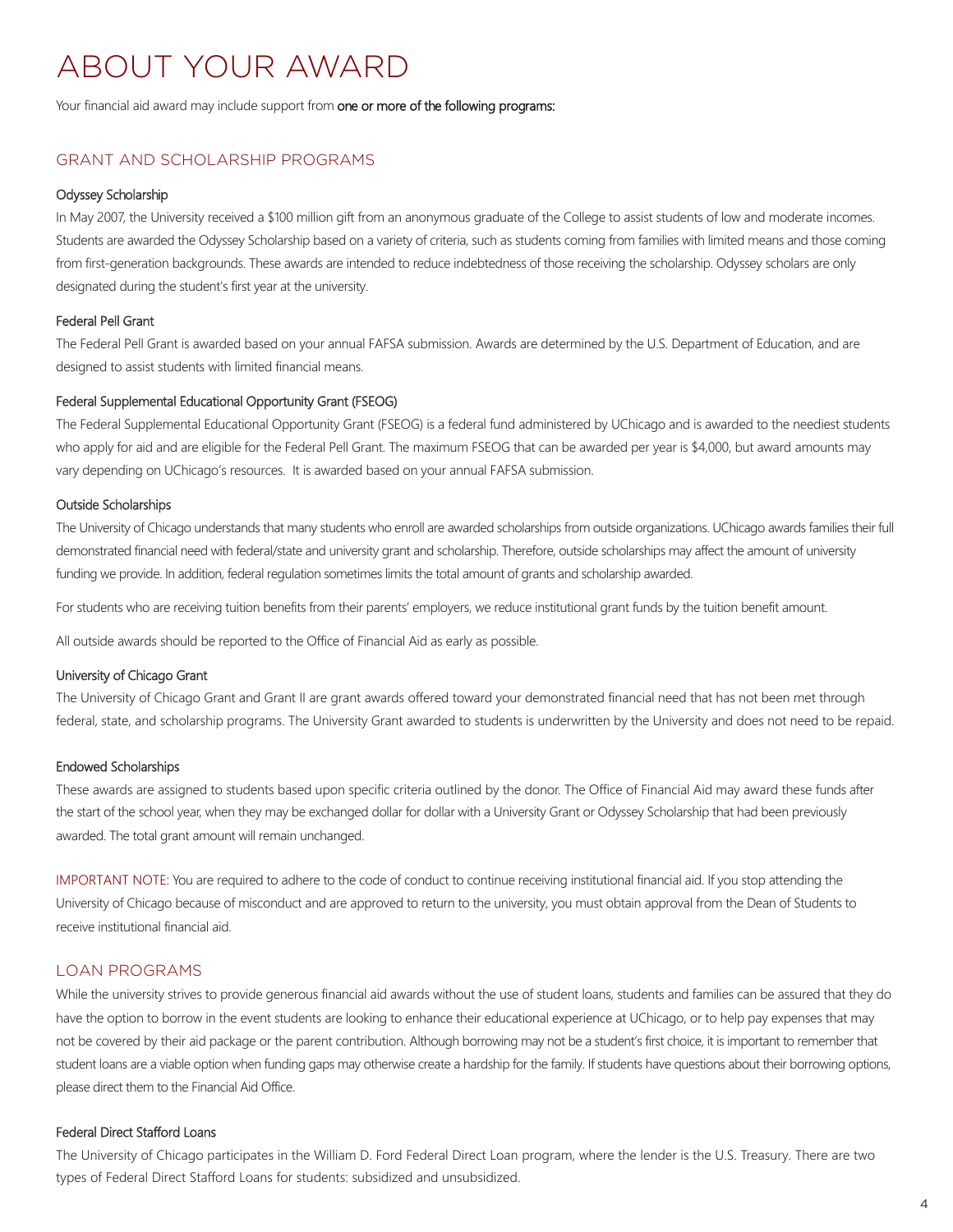Both loan types allow you to defer repayment until after you graduate or drop below half-time status. The federal government pays the interest on your Federal Direct Subsidized Stafford Loan while you are enrolled. You are responsible for paying the interest on your Federal Direct Unsubsidized Stafford Loan while you are enrolled, although you have the option to defer interest to the principal of the loan at repayment.

IMPORTANT NOTE: Federal regulations require that you be a registered student, enrolled at least half time (200 units), complete a Master Promissory Note and Informed Borrowing Confirmation, as well as entrance loan counseling for the quarter for which funds are disbursed. Please note that all students receiving Stafford Loans must complete the Annual Student Loan Acknowledgment process each year a student chooses to take out loans.

# FEDERAL LOANS FOR STUDENTS (FOR LOANS DISBURSED ON OR AFTER JULY 1, 2021)

|                                                                  | SUBSIDIZED FEDERAL<br><b>DIRECT STAFFORD LOAN</b>                                                                                                                                                                                                          | UNSUBSIDIZED FEDERAL<br><b>DIRECT STAFFORD LOAN</b>                                                                                         | COMBINED SUBSIDIZED AND UNSUBSIDIZED FEDERAL<br><b>DIRECT STAFFORD LOAN</b>                                                                                             |  |
|------------------------------------------------------------------|------------------------------------------------------------------------------------------------------------------------------------------------------------------------------------------------------------------------------------------------------------|---------------------------------------------------------------------------------------------------------------------------------------------|-------------------------------------------------------------------------------------------------------------------------------------------------------------------------|--|
| <b>LIMITS FOR</b><br><b>DEPENDENT</b><br><b>UNDERGRADUATES</b>   | <b>Annual Limits:</b><br>First-year students:<br>\$3,500<br>Second-year students:<br>\$4,500<br>Third- and fourth-year students:<br>\$5,500<br>Aggregate Limit: \$23,000                                                                                   | <b>Annual Limits:</b><br>First-year students:<br>\$2,000<br>Second-year students:<br>\$2,000<br>Third-and fourth-year students:<br>\$2,000  | Annual Limits**:<br>First-year students:<br>\$5,500<br>Second-year students:<br>\$6,500<br>Third- and fourth-year students:<br>\$7,500<br>Aggregate Limit**: \$31,000   |  |
| <b>LIMITS FOR</b><br><b>INDEPENDENT</b><br><b>UNDERGRADUATES</b> | <b>Annual Limits:</b><br>First-year students:<br>\$3,500<br>Second-year students:<br>\$4,500<br>Third- and fourth-year students:<br>\$5,500<br>Aggregate Limit: \$23,000                                                                                   | <b>Annual Limits:</b><br>First-year students:<br>\$6,000<br>Second-year students:<br>\$6,000<br>Third- and fourth-year students:<br>\$7,000 | Annual Limits**:<br>First-year students:<br>\$9,500<br>Second-year students:<br>\$10,500<br>Third- and fourth-year students:<br>\$12,500<br>Aggregate Limit**: \$57,500 |  |
| <b>FEES</b>                                                      | Loan origination fees are set by the Federal government and are subject to change October 1st of each year. For current<br>information, please refer to the UChicago financial aid website. Additional information can also be found at studentaid.ed.gov. |                                                                                                                                             |                                                                                                                                                                         |  |
| <b>INTEREST</b>                                                  | Fixed 3.73%<br>No interest accumulates during<br>in-school period. Interest begins<br>to accumulate upon graduation<br>or when enrollment drops below<br>half-time.                                                                                        | In-school, grace period, and repayment rate: fixed at 3.73%***.<br>In-school interest may be paid monthly or capitalized.                   |                                                                                                                                                                         |  |
| <b>REPAYMENT</b>                                                 | Begins 6 months after you<br>graduate, leave school, or drop<br>below half-time.<br>Minimum \$50 per month, with<br>up to 10 years to repay.                                                                                                               | Begins 6 months after you graduate, leave school, or drop below half-time.<br>Minimum \$50 per month, with up to 10 years to pay.           |                                                                                                                                                                         |  |

\*\* These limits apply to a combination of subsidized and unsubsidized loans. A student who is not eligible for the annual limit in subsidized funds may be eligible to borrow the difference between the combined subsidized and unsubsidized limit solely in unsubsidized funds.

\*\*\* Interest rate for 2021-2022, subject to change for 2022-2023.

Go to financialaid.uchicago.edu for more information.

# GRADE LEVEL PROGRESSION

FIRST-YEAR STUDENT: 0 – 899 UNITS

SECOND-YEAR STUDENT: 900 – 1,799 UNITS

THIRD-YEAR STUDENT: 1,800 - 2,699 UNITS

FOURTH-YEAR STUDENT: 2,700 UNITS AND ABOVE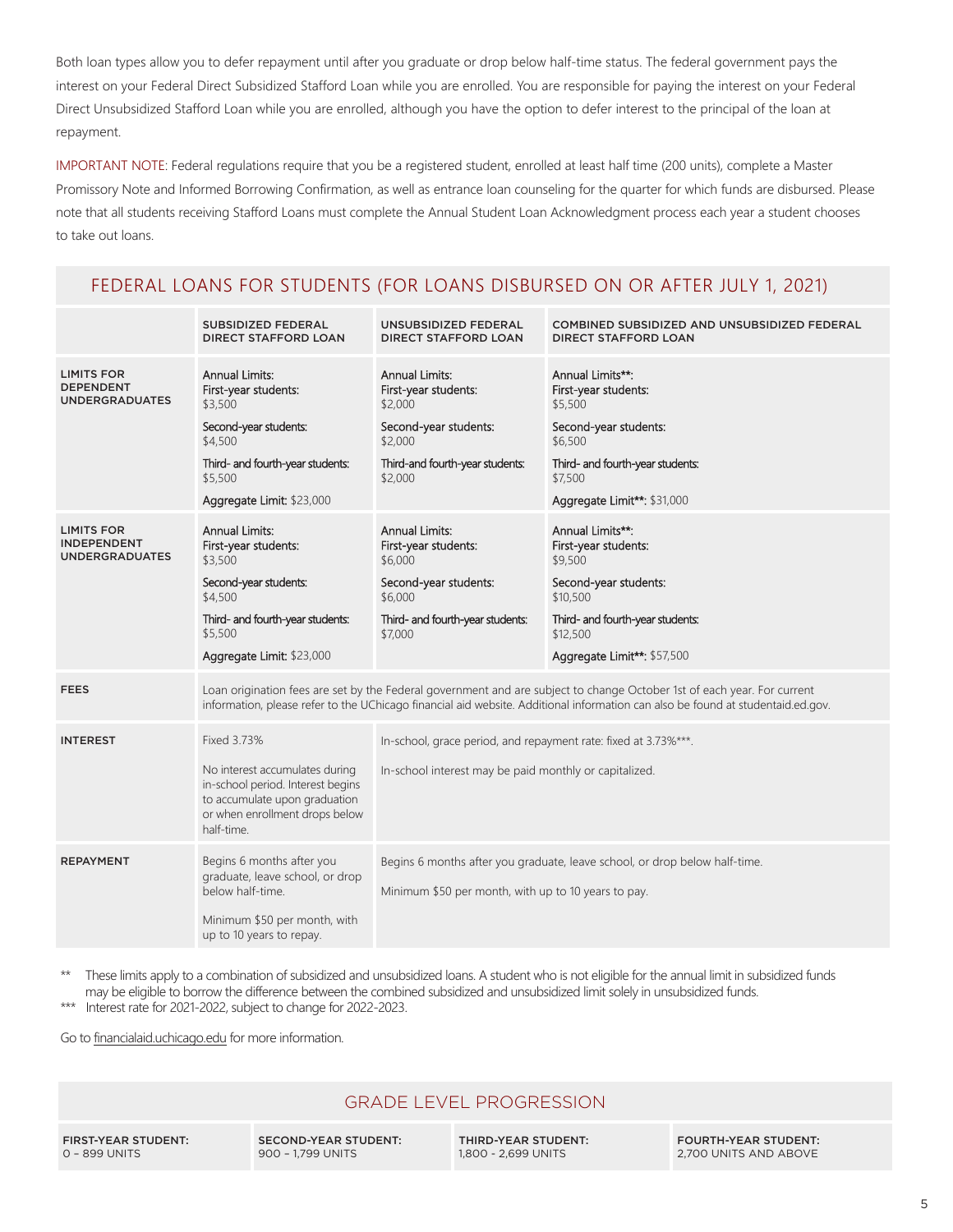# ADDITIONAL LOAN PROGRAMS

Additional loan options such as the Federal Direct PLUS and private loans allow some families to meet the costs of an education not covered by other financial aid.

# Federal Direct PLUS for parents

The University of Chicago participates in the William D. Ford Federal Direct PLUS program, where the lender is the U.S. Treasury and the parent is the borrower. The PLUS loan is a credit-based loan with a fixed interest rate. The loan has a modest origination fee. Current interest rates and fees can be found on the Loans page of the Financial Aid website, financialaid.uchicago.edu/undergraduatetypes-aid/loans.

The borrower can be the biological or adoptive parent (or, in some cases, the step-parent) of the student. Parents may not borrow the PLUS jointly. To participate in this loan program, parents must be citizens or permanent residents of the United States. Note that a parent will be asked to provide proof of citizenship to confirm eligibility. A valid FAFSA must be on file prior to our processing a Federal Direct PLUS Loan.

#### Private Alternative Loan Programs

Private alternative loans require the student to be the primary borrower and to provide a qualified cosigner in most cases. Alternative loan programs are non-federal education loans and should only be used as a last resort after all federal loan options have been exhausted.

As with any loan, we urge families to research and compare the terms and benefits of several loans before making a selection. The financial aid office will process the loan with your chosen lender.

Private lenders are required to provide you with three Notice of Disclosure forms throughout the application process. The first Notice of Disclosure will be sent when you initiate an application with the lender and it will indicate a range of the potential interest rate and fees pending a credit check. The second disclosure will be sent to you after a credit check has been performed for you and your cosigner, and it will indicate your actual interest rate and fees based on the amount for which you are eligible. In addition, you must complete and submit the "Self-Certification" form the lender will provide, which requires you to provide your estimated cost of attendance and the total amount of aid for which you are eligible, including federal loans. The final disclosure provides the opportunity to cancel the loan if needed.

# STATE OF ILLINOIS AND CHICAGO GRANT AND SCHOLARSHIP PROGRAMS

#### State of Illinois Monetary Award Program (MAP) Grant

For residents of Illinois, by completing a FAFSA and agreeing to share your financial information with the Illinois Student Assistance Commission (ISAC), you have been considered for the MAP Grant. If you meet the eligibility criteria for the MAP Grant, your award letter indicates the estimated award amount. Residents of Illinois with an EFC of less than \$9,000, and who meet the FAFSA application deadline, are eligible.

Eligibility for a MAP Grant is tracked by the equivalent number of semester credit hours of MAP funds paid on your behalf. This is called MAP Paid Credit Hours. Payment for each term is made based on the equivalent number of eligible credit hours, with a minimum of 3 and a maximum of 15.

The maximum number of MAP paid credit hours is capped at the equivalent of 135.

(Students at the University of Chicago use the equivalent of MAP Credit Hours based on enrollment in the number of courses per quarter as follows: 3 or 4 courses (300-400 units) equal 10 hours; 2 courses (200 units) equals 7 hours; and 1 course (100 units equals 3 hours. Therefore an eligible full-time student enrolling for all three quarters uses a total of 30 MAP Paid Credit Hours each academic year.)

MPORTANT NOTE: In some instances, undocumented and transgender Illinois residents may be ineligible for federal financial financial aid based on the inability to complete a Free Application for Federal Student Aid (FAFSA). Those Illinois residents are encouraged to complete an alternative Application for Illinois Financial Aid. More information can be found at ISAC.org.

#### Chicago Public Schools Educators Award Scholarship

In recognition of the important work of educators and in honor of their service to the city of Chicago, the University of Chicago offers the CPS Educators Award. This full-tuition scholarship for children of educators in the Chicago Public Schools is renewable if you maintain the minimum GPA, full-time enrollment and your parent remains employed in CPS.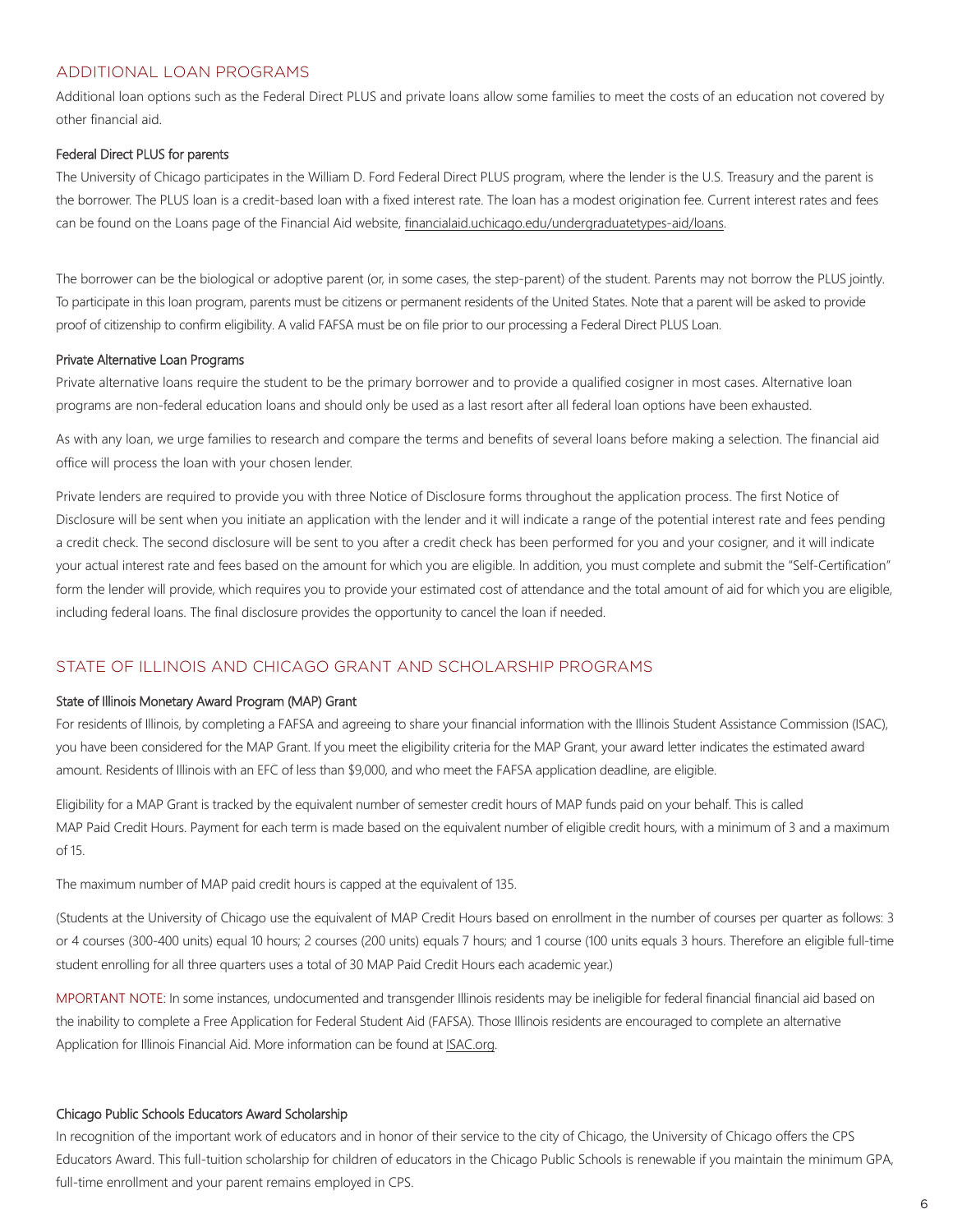### Chicago Police & Fire Scholarship

In honor of Chicago Fire Fighters' and Chicago Police Officers' service to the University community and the city, the University of Chicago offers fulltuition scholarships to select children of active Chicago firefighters and police officers. To be considered for a full-tuition scholarship, candidates must qualify for admission to the University of Chicago and be children (or legally adopted children) of sworn Chicago Fire Fighters and Chicago Police Officers who will remain active for the duration of their children's college careers. Students whose parent lost their life in the line of duty are also eligible for the scholarship. Each recipient is guaranteed full tuition for four years of undergraduate studies (12 academic quarters) provided he or she makes satisfactory academic progress.

#### Chicago Public Schools Scholarship

The University of Chicago awards full-tuition, four-year scholarships to select graduates of Chicago Public Schools (CPS) who are admitted to the College of the University of Chicago. Awards are made to outstanding students who show the greatest potential for making contributions to the academic, extracurricular, and community life of the College. CPS student applicants will automatically be considered and need not submit any additional information beyond the required application materials.

# UChicago Partner Schools Scholarship

As part of an ongoing effort to support students in our community and make higher education an affordable option for our local families, the University of Chicago awards full-tuition, four-year scholarships to select graduates of select partner high schools in the city of Chicago. The awards will be given to students who demonstrate the greatest potential for making contributions to the academic, extracurricular, and community life of the College.

# National Police and Fire Scholarship

To be considered for the scholarship, candidates must qualify for admission to the University of Chicago and be children (or the legally adopted children) of currently active, sworn municipal, county, or state firefighters or police officers in the United States and Puerto Rico. Students whose parent lost his or her life in the line of duty are also eligible to apply. Each winner is guaranteed up to full-tuition for four years of undergraduate studies (12 academic quarters), provided he or she makes satisfactory academic progress and remains enrolled full-time in the College. Additional financial aid is also available for families who apply and qualify for need-based aid.

#### UChicago Partner Schools Scholarship

In an ongoing effort to support the students in our community and make higher education an affordable option for our local families, the University of Chicago will award a full-tuition, four-year scholarship to a graduate of the University of Chicago Charter School—Woodlawn Campus who is admitted to the College of the University of Chicago. The award will be given to an outstanding UCCS Woodlawn student who demonstrates great potential for making contributions to the academic, extracurricular, and community life of the College.

#### City Colleges of Chicago (CCC) Star Scholarship (Transfer Students)

The University of Chicago awards up to full-tuition scholarships to select recipients of the City Colleges of Chicago Star Scholarship who are admitted to the College of the University of Chicago. Awards are given to outstanding students who show the greatest potential for making contributions to the academic, extracurricular, and community life of the College. CCC Star Scholar applicants will automatically be considered when they apply for transfer admission and need not submit any additional information beyond the required application materials.

# FEDERAL WORK-STUDY AND STUDENT EMPLOYMENT

As part of your financial aid award, you will be expected to earn between \$3,000 and \$3,500 (by working up to 20 hours per week) throughout the academic year. Most students use their earnings to pay for books and personal expenses. Students who choose not to work during the academic year will need to find alternative resources to meet the earnings expectation.

If you are eligible, your aid package will include an award from the need-based Federal Work-Study program. This federal financial aid program provides funds for part-time jobs on campus or in community-based service organizations. Your employer pays a portion of your hourly wage and the federal government pays the remaining amount.

Federal Work-Study earnings are limited to the amount specified in your award letter. Your earnings will be monitored, and you will be notified by the Federal Work-Study program coordinator when you are within \$500 of your earnings limit.

For information about Federal Work-Study and other employment opportunities, visit the student employment website at studentemployment. uchicago.edu.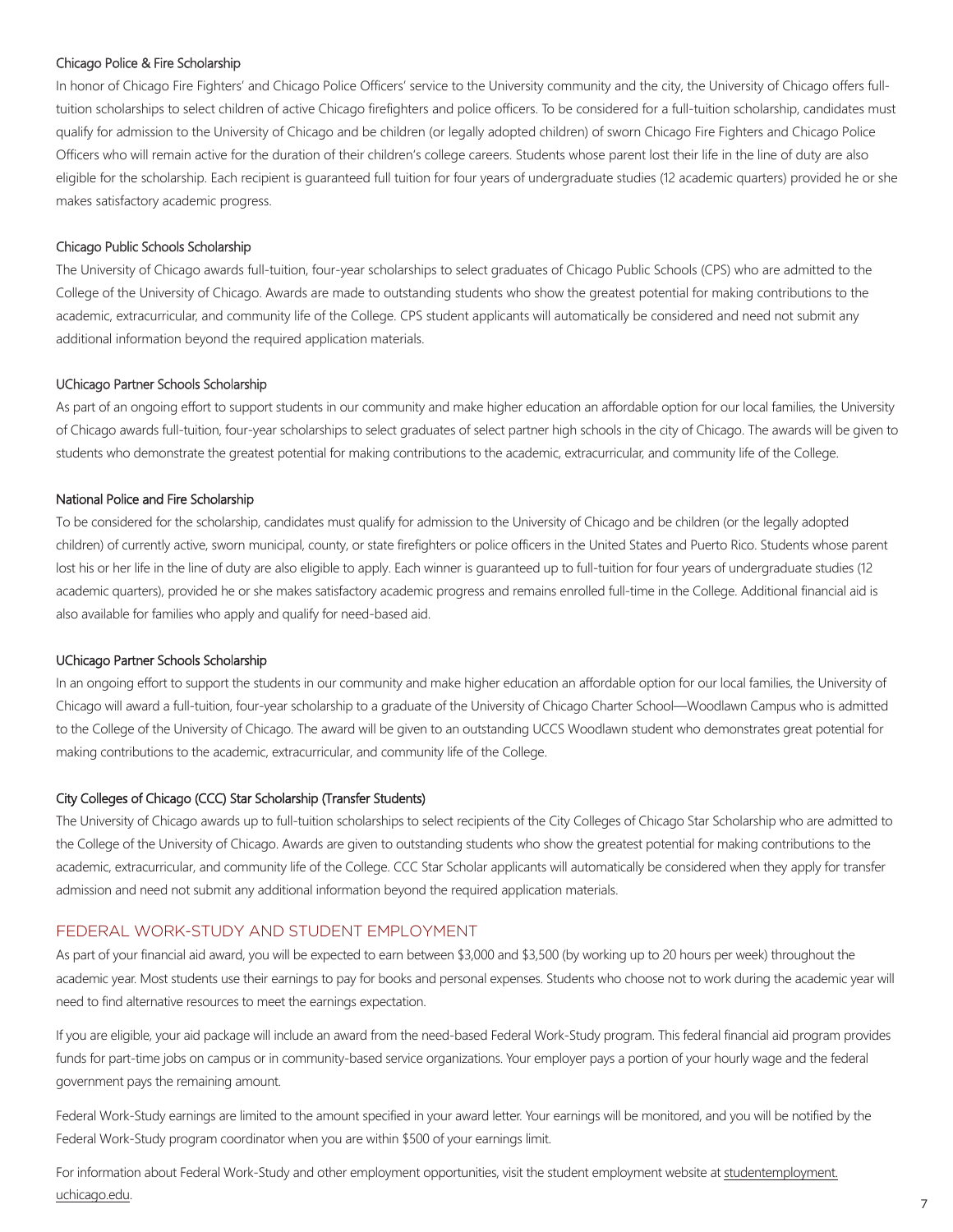# SATISFACTORY ACADEMIC PROGRESS (SAP)

In order to continue to qualify for institutional, federal and state financial aid, you must (1) complete a minimum of 70% of the units in which you enroll; (2) maintain a minimum grade point average (GPA) of 2.0; and (3) complete your academic program within a maximum time frame of 143% of the published length of program or 6,006 units. In addition (because federal regulations require that the student's academic progress be consistent with the standard the school requires for graduation), you must have a GPA of 2.0 or higher at the end of your first year in the College.

### Evaluation

The Office of Financial Aid reviews progress at the end of each academic year or when a student returns to the College after an absence of at least one quarter. If the review of academic progress finds that you are not meeting the above standards you will be ineligible to receive institutional, federal, and/or state financial aid funds. All correspondence will be through your UChicago email address.

# Appeal Process

If you are found ineligible for financial aid because you are not making satisfactory academic progress, you may appeal the decision by submitting your appeal to Financial Aid. The appeal should detail why you were unable to meet the progress requirements and document any unusual or mitigating circumstances.

The Appeal Committee in Financial Aid will review your appeal and may discuss your academic record with the Dean of Students in the College. If your appeal is approved, you will be eligible for institutional, federal, and state funds for one quarter (financial aid probation). In the event your appeal is approved, you will be required to develop an academic plan with your academic adviser, and will be responsible for satisfying the conditions of the plan to remain eligible for aid. At the end of each quarter, Financial Aid will review the previous quarter's academic record and determine if you are meeting the Satisfactory Academic Progress requirements. Financial Aid may be able to award federal aid for the remaining quarters of the academic year if you are successfully meeting the conditions outlined in your approved academic plan. Appeals should be submitted by the 4th week of each quarter to receive full consideration.

If you do not meet these criteria for financial aid eligibility but the Dean of Students in the College permits you to remain enrolled, you will not receive institutional, federal, or state funding until you are successfully meeting the minimum academic standards outlined above.

#### BILLING

Students are billed for tuition, fees, and room and board each academic quarter.

Awarded financial aid will be reflected as an anticipated payment on the first bill of each term. However, only accepted financial aid will be disbursed and posted as payment toward your student account. It is important that all disbursement requirements be met by each quarter's payment due date to avoid any late payment penalty fees. For detailed billing dates, payment due dates, and assistance in understanding your bill please visit the Bursar's website at bursar.uchicago.edu.

In the event that grant (or loan) assistance covers out of pocket or personal expenses, your refund can be deposited directly into your U.S. checking or savings account if you enroll in Direct Deposit at my.uchicago.edu.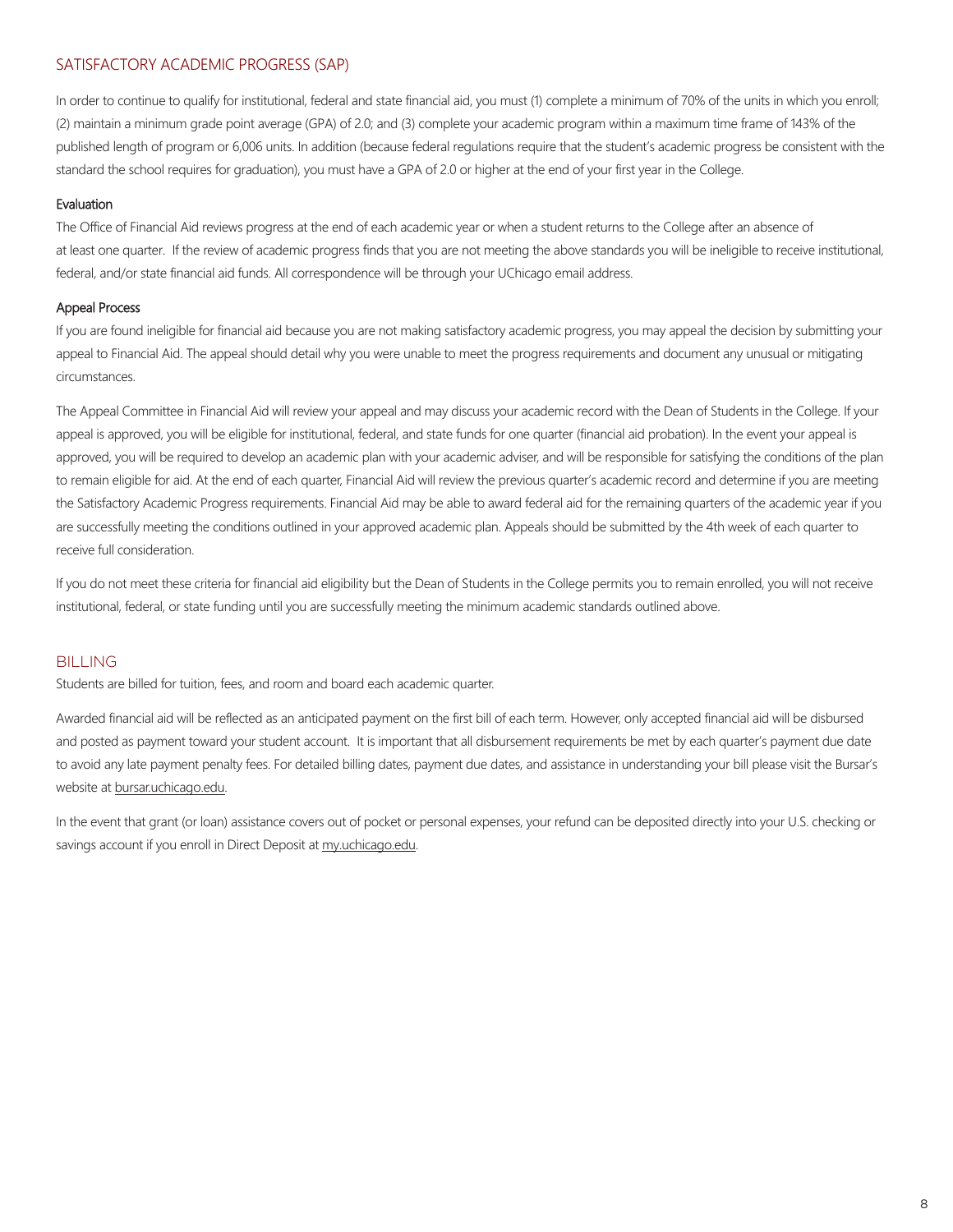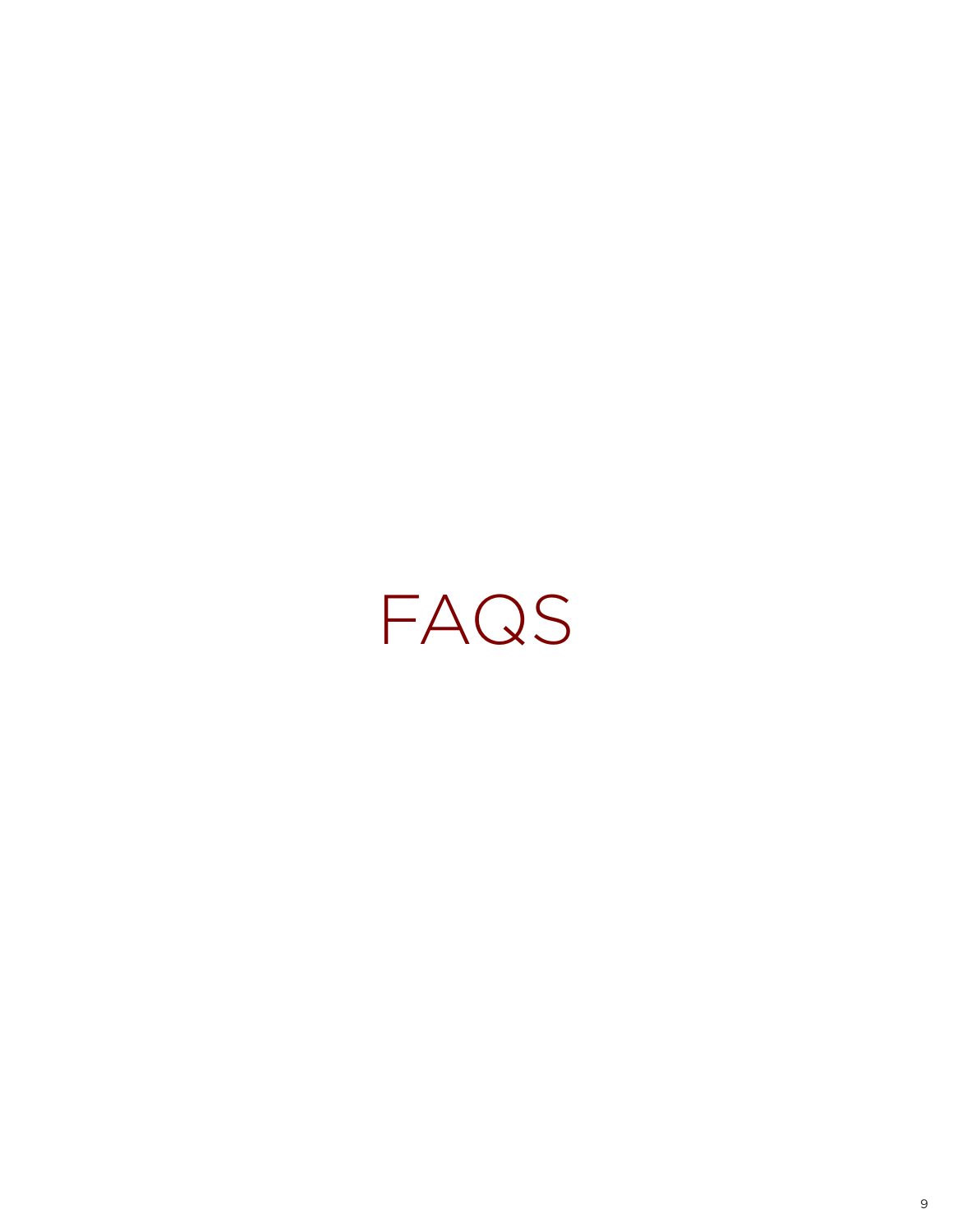# FAQS

# BOOKS AND PERSONAL EXPENSES

# How will I pay for books and personal expenses?

Depending on your award, you may be responsible for books and personal expenses. You can use your biweekly paycheck from your Federal Work-Study or student employment job for these expenses. Even if your financial aid award provides funds for daily expenses, you should be prepared to purchase books before Autumn Quarter begins, see below for additional information.

# What is the Book and Supply Charge Program?

The Book and Supply Charge Program allows students to purchase educational books and supplies from our campus bookstores and to charge those items directly to their student account at the University. This allows students the opportunity to pay for books and supplies, along with other tuition and fees, by the standard University billing policies and dates. For more information visit the College's website.

# CAMPUS

# When will my financial aid disburse?

If all of your outstanding requirements have been met and you have been notified of your financial aid award, your aid will disburse prior to the first day of classes. It will first apply towards any outstanding balances you may have. If all of your outstanding balances have been met and there is still financial aid left over, you will receive a refund.

# When and how will I receive my refund?

Refunds are processed by the Bursar's Office and will typically be sent out within 10 business days of the credit balance being established. Refunds are produced in the form of either a paper check or a direct deposit to a student bank account. If you wish to utilize direct deposit, you may enroll at my.uchicago.edu.

# OFF-CAMPUS LIVING

# What happens if I decide to move off campus? How will this affect my financial aid award?

The Office of Financial Aid uses different room and board costs for the different housing arrangements. The total cost estimate for an off-campus resident is approximately \$3,000 less than that for a University housing resident because the costs for off-campus housing are typically lower than those for the College Houses. Therefore, because the University of Chicago Grant is the last type of aid awarded, students who reside off campus will receive approximately \$3,000 less than those in the College Houses or International House.

The Office of the Bursar will bill an off-campus resident only for tuition and the student life fee. If the credits to your account (e.g., University of Chicago Grant funds, outside grants and scholarships, student loans, family contribution) exceed charges, you will receive a refund to help pay for rent, food, and other living costs.

IMPORTANT NOTE: You must notify us if your housing plans change.

# STUDY ABROAD

# I understand that financial aid may be available to students who participate in study abroad programs that are sponsored by the University of Chicago. How will my award be affected?

The family contribution is determined in the same manner regardless of whether or not you study abroad. The components of your selfhelp expectation (expected income from employment) are adjusted because you will not be able to work while you are abroad. There is a separate budget for each of the study abroad programs, but the budget for an on-campus student is used as the foundation for the awards made to students studying abroad. Additionally, all Odyssey students will receive an airfare stipend in the amount of \$1,200 and a program fee stipend of \$675 while all need-based aid recipients will receive an airfare stipend in the amount of \$1,200. Note that if participation in a study abroad program results in higher expenses, the student and his or her parents are responsible for the difference.

Additional aid information for study abroad is available on the study abroad website.at study-abroad.uchicago.edu.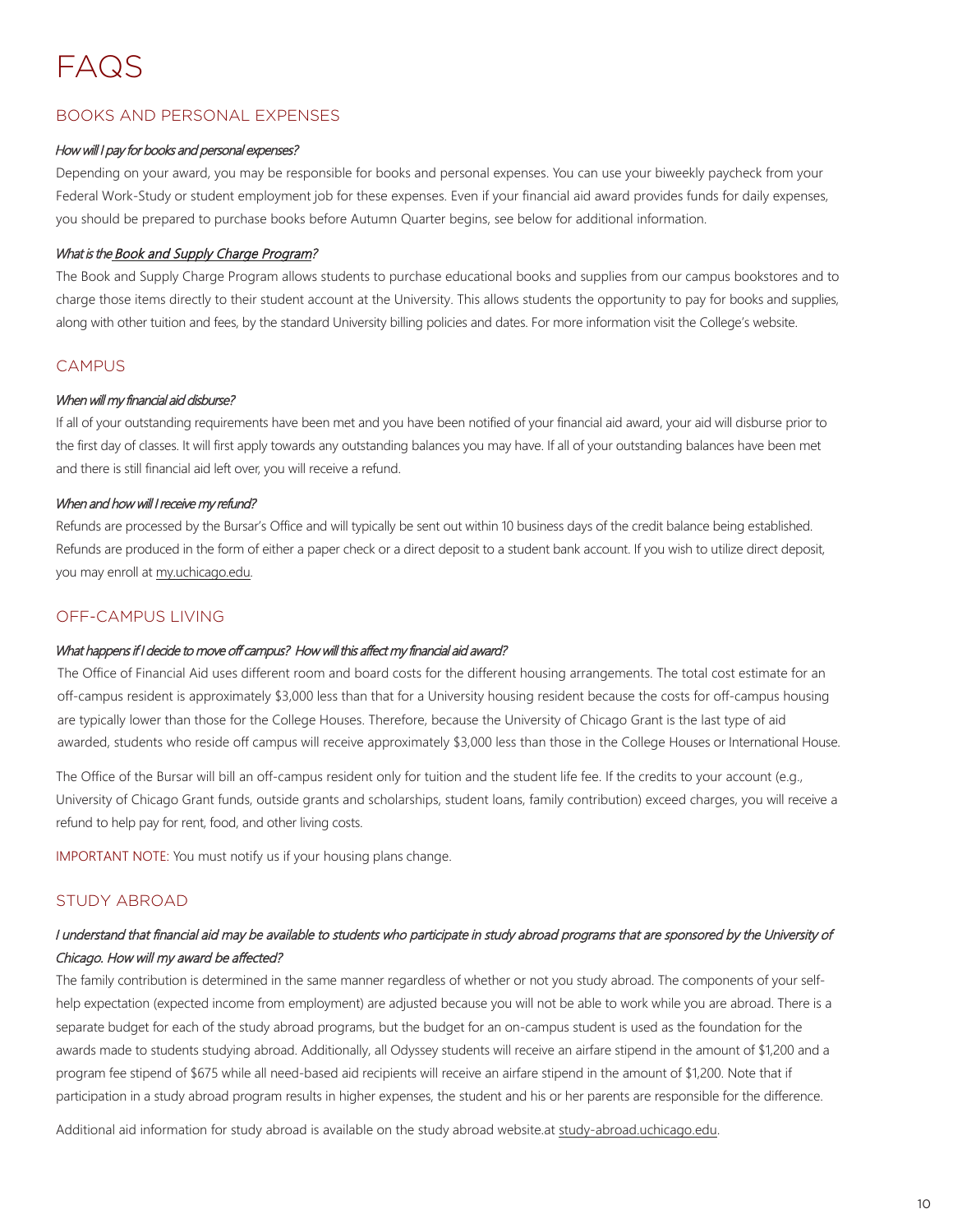# LOANS

# How do I apply for a Federal Direct Stafford Loan?

- 1. Obtaining a Federal Direct Stafford Loan is a three-step process. Visit our loan applications page on the Financial Aid website for access to the web links and forms.
- 2. Tell us the amount you wish to borrow by completing the 2022-23 Federal Direct Stafford Loan Request Form and accepting the loan amount in my.uchicago.edu
- 3. Complete the electronic Federal Direct Stafford Loan Master Promissory Note (MPN) at https://studentaid.gov/mpn/
- 4. Complete the Annual Student Loan Acknowledgment at https://studentaid.gov/asla/ (this must be completed each year a loan is borrowed)
- 5. Complete entrance counseling at https://studentaid.gov/entrance-counseling/

# What is the Master Promissory Note (MPN)?

The MPN is your agreement to repay the funds you borrow and your acknowledgment of having accepted the terms of the loan. (Please refer to the chart on page 5 for the annual and aggregate loan limits.) The note that you sign does not contain a dollar amount, but by signing the note you agree to repay any amounts borrowed against that note. The MPN is valid for up to 10 years from the date you sign it.

# How are the funds disbursed?

After you complete the MPN and entrance counseling, and the Office of Financial Aid has processed your loan request, your loan proceeds will be sent to the University electronically for disbursement to your student account. Federal regulations require loan proceeds be disbursed in multiple installments. Because the University of Chicago is on a quarter system, your loan proceeds will be disbursed in three installments, one at the beginning of each quarter. You should plan your bill payments and other financial needs in accordance with this disbursement schedule. To receive your loan disbursement at the start of autumn quarter and avoid late payment fees or other issues with an unpaid balance, you should complete the steps outlined above no later than September 1.

# How does my parent apply for this loan?

Your parent needs to complete a credit check and MPN at https://studentaid.gov/plus-app/ to apply for the loan. To complete the PLUS MPN online, your parent will be required to use his or her FSA ID. The FSA ID is the same one used to complete the FASFA and is used as your parent's Y'YWfcbJMsignature when completing the PLUS MPN online at https://studentaid.gov/mpn/parentplus/landing. For questions regarding FSA ID, go to https://studentaid.gov/fafsa. For details and application instructions visit the Office of Financial Aid website.

# Will my parent have to complete the PLUS MPN every year that funds are borrowed?

In most cases, your parent has to complete the PLUS MPN only once – the first year these funds are borrowed for you. In the first and every subsequent year, however your parent will have to complete a new PLUS application online at https://studentaid.gov/plus-app/. The PLUS application allows your parent to indicate the amount she or he wishes to borrow and authorizes the Department of Education to complete a credit check.

#### Is it possible for my parent to know whether she or he is approved to borrow a Federal Direct PLUS before completing the PLUS MPN?

Approval for the Federal Direct PLUS is based on a parent's credit report. Your parent may learn whether she or he will be approved for this loan by completing the PLUS application before completing the PLUS MPN. The PLUS application is completed online at https://studentaid.gov/plus-app/. (Request a Direct PLUS Loan). NOTE: The credit approval is valid for 180 days.

#### How much is my parent eligible to borrow from the Federal Direct PLUS program?

The Federal Direct PLUS program allows a parent to borrow up to the full cost of attendance, less any other financial aid, including other educational borrowing.

# Is it possible for my parent to wait until I graduate to begin repaying the Federal Direct PLUS?

Yes. Your parent can learn more about deferring repayment of interest and principal while you are enrolled by calling your Direct Loan Servicing Center and by visiting their website "Student Aid on the Web" at https://studentaid.gov/. You can find your Direct Loan Servicer's phone number by visiting https://studentaid.gov/manage-loans/repayment/servicers.

#### Whatoptions are the reifmy parent is denied the Federal Direct PLUS?

If a parent is denied a Federal Direct PLUS due to credit reasons, the parent may appeal the denial, reapply with a credit-worthy endorser, or the student may borrow additional funds from the unsubsidized Federal Direct Stafford Loan program.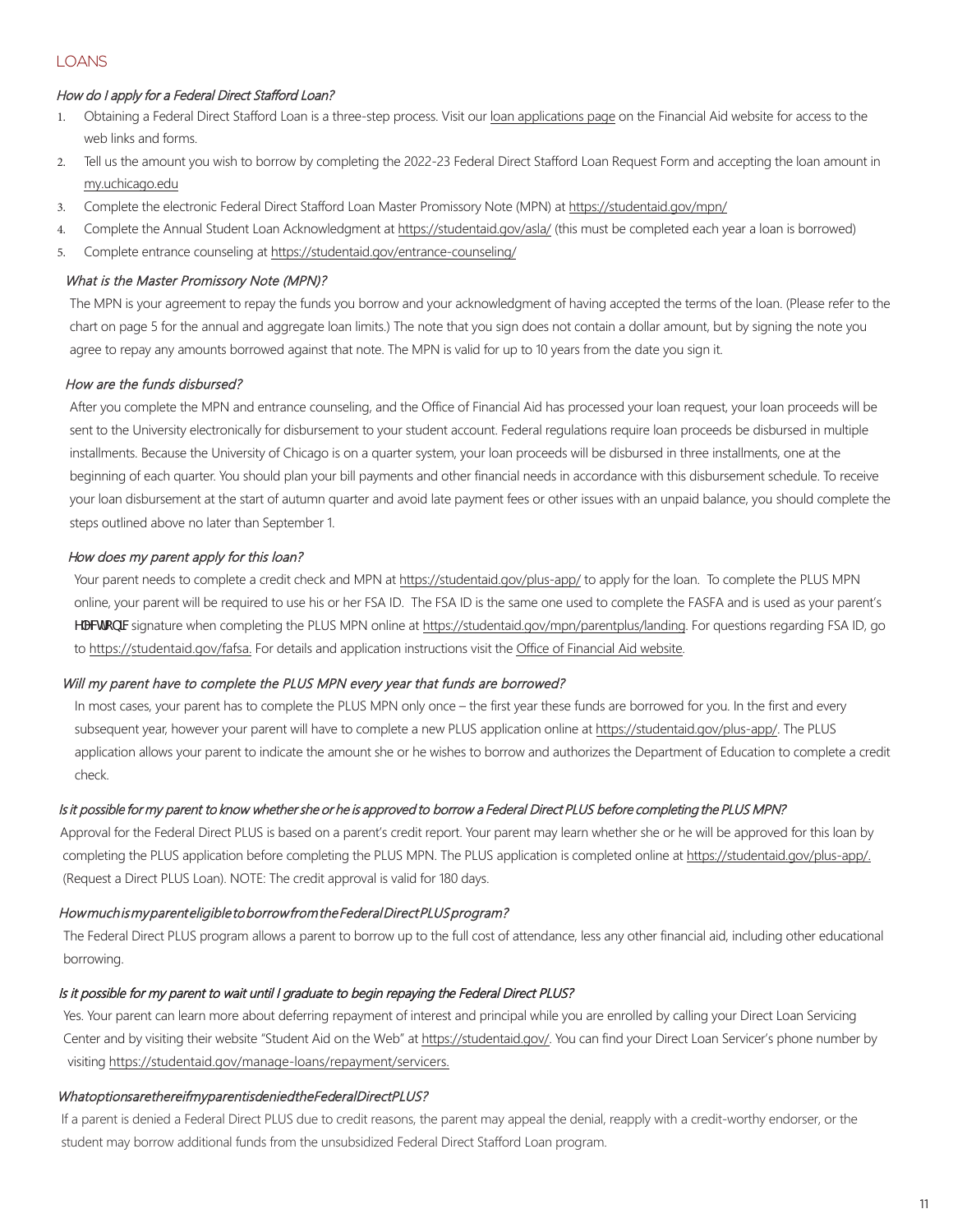- To appeal a PLUS denial, the parent must contact the Student Loan Support Service Center at 800.557.7394
- To reapply with an endorser, the endorser must procure a FSA ID at studentaid.gov/fsa-id/create-account/launch. The endorser must sign into studentloans.gov with the FSA ID, click on "Endorse PLUS Loan," and complete the endorser addendum using the loan reference number provided
- If a PLUS Loan is appealed or endorsed, the borrower must also complete PLUS Entrance Counseling.
- To borrow additional unsubsidized Federal Direct Stafford Loan funds, the student should contact Financial Aid. The student may be able to borrow up to the independent student loan limits indicated on the chart on page 5 of this brochure.

#### How are Federal Direct PLUS funds disbursed?

Federal regulations require loan proceeds to be disbursed in multiple installments. Because the University of Chicago is on a quarter system, your parent's loan proceeds will be disbursed in three installments at the beginning of each quarter.

# FEDERAL WORK-STUDY / STUDENT EMPLOYMENT

# I'm not going to earn the full amount I was awarded in Federal Work-Study funds for the academic year. May I use these funds in the sum-mer Federal Work-Study program?

Funds not used in the academic year they are awarded cannot be carried over, but you can apply separately for summer Federal Work-Study.

#### How are earnings paid? Do my wages get deposited directly to my student account?

You will receive biweekly paychecks directly from your employer.

#### I'd like a job that provides community service. What opportunities does the University offer?

UChicago students who are interested in public service, community building, and social change have many employment possibilities. Off-campus community service jobs are available at nonprofit organizations and community-based agencies throughout the city of Chicago. For additional information, please visit ucsc.uchicago.edu or studentemployment.uchicago.edu. Tutoring positions are also available in local public schools. For additional information, please visit nsp.uchicago.edu.

#### Do I need to prove to prospective employers that I am eligible for Federal Work-Study? If so, how do I provide this proof?

You should bring to each job interview your Federal Work-Study Employment Authorization Form that provides proof of eligibility. The employment form is available at my.uchicago.edu.

#### In addition to the Federal Work-Study Employment Authorization Form, what other documents do I need to bring for my job?

Federal law requires your employer to review original documents that establish your identity and eligibility to work in the United States (your Social Security Card and your passport, alien registration card, current driver's license, or naturalization certificate). An employer cannot allow you to work until you have satisfied these requirements, whether you are a U.S. citizen or you are a non-citizen.

#### What happens if I am hired?

You will be expected to complete an orientation session, as well as a background check if you are working with minors.

# ENROLLMENT CHANGES AND REPEATED COURSE WORK

A student who receives federal Title IV funds is subject to rules governing the return of funds in the event that he or she withdraws from all courses and/or fails to earn a quality grade in at least one course. To determine the amount of Title IV funds a student may keep to pay charges, the Office of Financial Aid will consider the number of days the student was enrolled during the relevant quarter (not including scheduled breaks of 5 consecutive days or more) and the date on which the student first indicated his or her intent to withdraw. The university is required to return all unearned funds back to the Department of Education.

A student earns Title IV funds in proportion to the length of time he or she is enrolled for the first 60% of the quarter. Title IV funds are defined as Federal Direct Stafford Loans, Federal Direct PLUS, Federal Pell Grants, and Federal Supplemental Educational Opportunity Grants. The percent completed is determined by dividing the number of days the student attended the University from the total number of days in the quarter. The last day of attendance is the date the student begins the University's withdrawal process, or the last date the student participated in "instructional activity related to the student's course of study" (e.g., attending class in person or online, participating in interactive computer-assisted instruction, lab, exam, assignment submission) which can be confirmed by a faculty or staff member. If the student leaves without notifying the Dean of Students in the College of his or her withdrawal and if it is impossible to establish a date that the student last participated in an "academically related activity," the midpoint of the quarter will be considered the official last date of attendance for the purpose of returning unearned Title IV funds.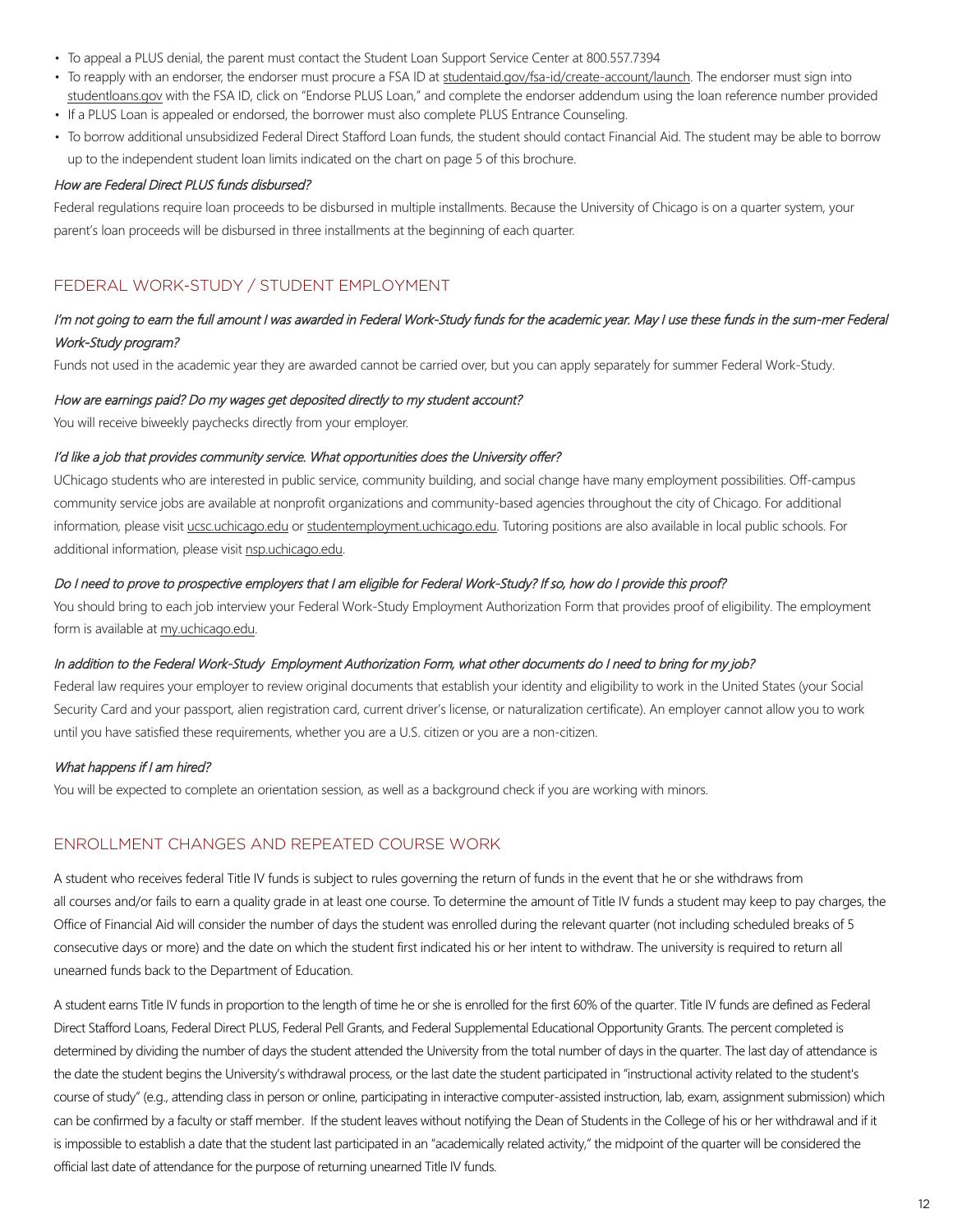Unearned Title IV funds will be returned in the following order: 1) Unsubsidized Direct Loan 2) Subsidized Direct Loan 3) Direct PLUS loan 4) Federal Pell Grants 5) Iraq and Afghanistan Service Grant 6) Federal Supplemental Educational Opportunity Grant. Funding returned to Federal Tuition Assistance programs will be returned independently of Title IV funding.

In addition to a reduction in federal aid, all students subject to the policy above who cease enrollment in all coursework may also have their institutional aid reduced. Institutional aid reductions are proportional to the student's adjusted tuition bill.

# BILLING

# Does the University offer a payment plan?

The University offers several methods for remitting payment of your quarterly billing statement. For a complete listing of payment options, please visit the Bursar's website at bursar.uchicago.edu.

# How will I receive my bill?

The University of Chicago Bursar's Office sends tuition bills electronically. Once you enroll in the service, the Office of the Bursar will notify you via email each time a new billing statement is issued. For more information about E-Bill, visit the Bursar's website at bursar.uchicago.edu.

# Where do I go to pay my bill in person?

You may make payments in person at the Maroon Financial Credit Union. The credit union is located at 5525 S. Ellis Ave., Suite C, on the southeast corner of the 55th and Ellis Parking Garage.

# Is it possible to use a credit card to pay my bill?

No. The University of Chicago does not accept credit card payment for tuition, room, board, or fees.

# What if the bill does not reflect a payment for my outside scholarship award?

Your bill may not reflect a payment for your outside scholarship if the Office of Financial Aid has not received and processed the payment from the agency sponsoring your scholarship. Once payment has been received by the University, it will disburse to your billing account similarly to other financial aid awards.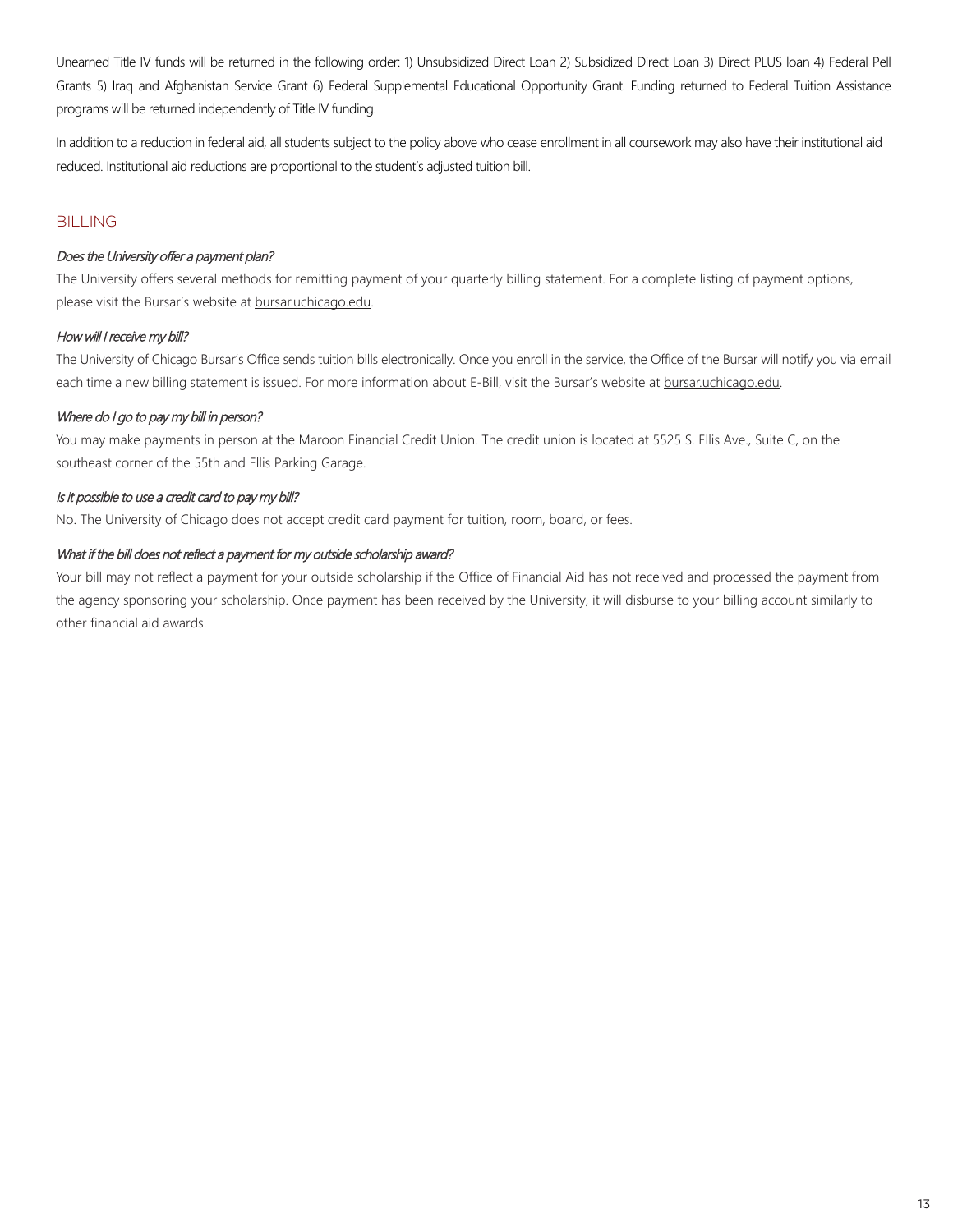**APPENDIX:**  FEDERAL AND STATE STUDENT AID PROGRAM REQUIREMENTS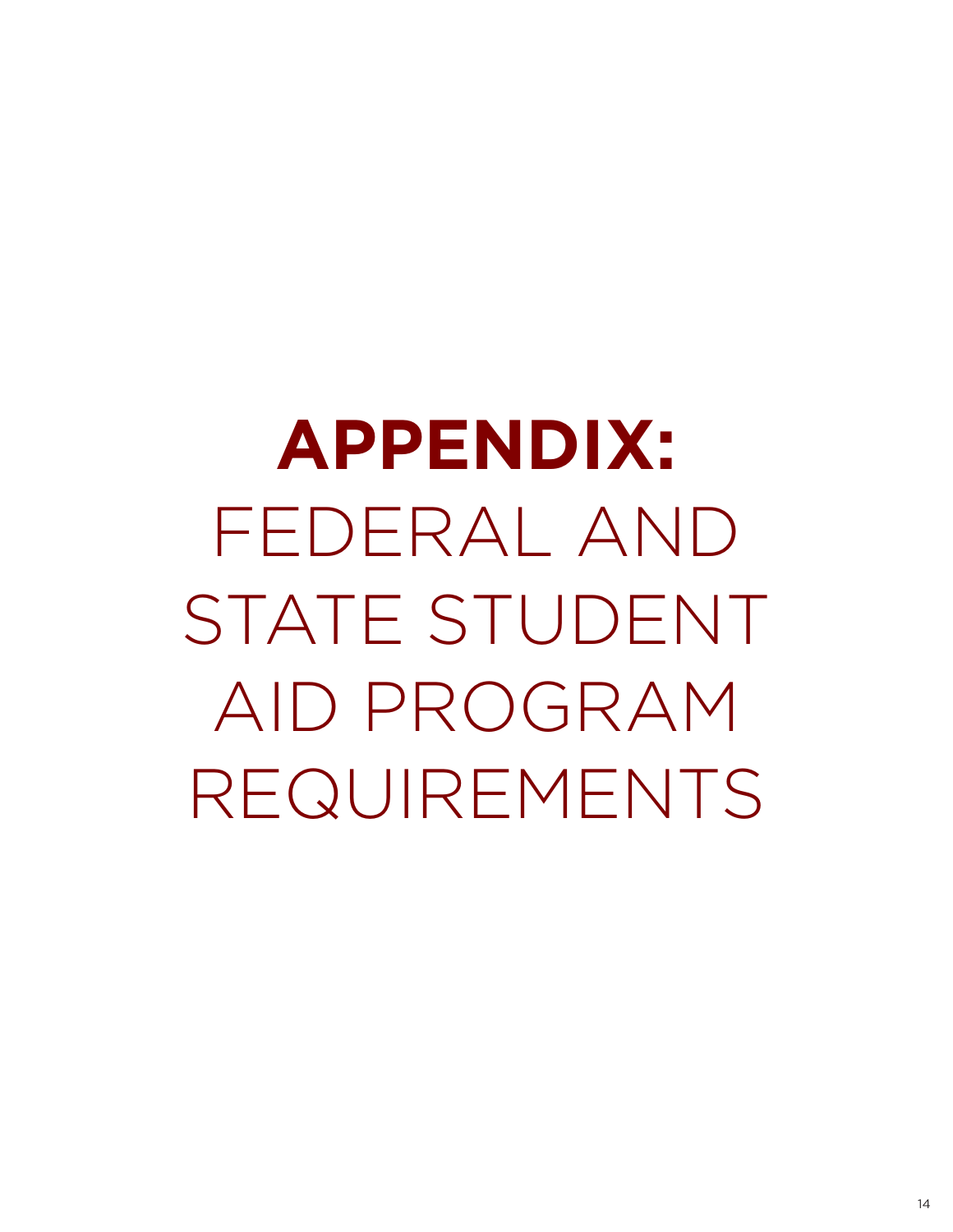# APPENDIX: FEDERAL AND STATE STUDENT AID PROGRAM REQUIREMENTS

# ELIGIBILITY REQUIREMENTS

To be eligible to receive assistance from federal and state student aid programs, a student must

- Be a U.S. citizen or permanent resident;
- Demonstrate financial need (except for the unsubsidized Federal Direct Stafford Loan and the Federal Direct PLUS programs);
- Be a degree seeking student;
- Have a valid Social Security number;
- Make satisfactory academic progress toward a degree;
- Certify on the FAFSA that he or she will use federal student aid only for education purposes, is not in default on a student loan, and does not owe a refund on a federal grant. (Note that the parent who borrows Federal Direct PLUS funds on behalf of the student must be either a U.S. citizen or a permanent resident.)
- Be a resident of the state of Illinois for at least 12 months immediately prior to the academic year for which assistance is requested if they are an independent student. For a dependent student the parent must be an Illinois resident (required for MAP Grant only);
- Have a high school diploma, General Education Development (GED), valid home school credentials, or meet the Ability to Benefit alternative criteria;
- Register for the Selective Service if you are male, at least 18 years old, and not currently a member of the U.S. Armed Forces. To receive federal and state financial aid, you may be required to submit proof of registration. For more information you may go to www.sss.gov (Note: this requirement was repealed for any FAFSA submitted after June 17, 2021);
- Not be enrolled simultaneously in elementary or secondary school;
- No current outstanding Grant Overpayments;
- Have not obtained loan amounts that exceed annual or aggregate loan limits made under any Title IV loan program;
- Not have been convicted of an offense involving the possession or sale of illegal drugs that occurred while the student was enrolled and receiving Title IV aid. (Note: this requirement was repealed for any FAFSA submitted after June 17, 2021)

# DATABASE REVIEWS

The following are among federal agency databases reviewed by the Department of Education to confirm some of the information on your FAFSA form:

- Social Security Administration for confirmation of Social Security numbers and U.S. citizenship status
- Selective Service System for confirmation of Selective Service registration status, if applicable
- Department of Homeland Security (DHS) for confirmation of eligible noncitizenship status, if applicable
- If data you provided on your FAFSA does not match the data at these agencies, the Committee on Financial Aid will ask you for additional documents to verify that the information on the FAFSA is indeed correct. Documents that you may be asked to provide include a copy of your passport to confirm that you are a U.S. citizen or a copy of the Selective Service acknowledgement card to confirm that you are registered with Selective Service.

# DETERMINATION OF ELIGIBILITY

Your eligibility for federal funds (FSEOG, Federal Pell Grant, Federal Direct Stafford Loan, or Federal Work-Study) is based on a federally mandated system of need analysis. As you review your financial aid award, keep in mind that your eligibility for federal funds is based on the requirement of the law.

# VERIFICATION

If you submit a FAFSA, your financial aid application may be selected for verification by the Department of Education. If your application is selected for verification, the Office of Financial Aid will send you a verification worksheet on which you can provide the requested additional information.

If you are selected for verification, you may be required to submit official IRS tax return data. You may submit official IRS tax return data by selecting the Data Retrieval Tool (DRT) at https://studentaid.gov/h/apply-for-aid/fafsa. If available, you may select the DRT option when completing the FAFSA, or you may request the DRT information to correct the FAFSA (before or after you are selected for verification). If you do not meet the criteria or choose not to use the DRT, you must submit an IRS Tax Return Transcript or a signed copy of your federal tax returns. You may request your IRS Tax Return Transcript online at www.irs.gov/ individuals/get-trascript.

IMPORTANT NOTE: Until you have submitted all the information requested and the verification process has been completed, the College cannot disburse FSEOG, Federal Pell Grant, Illinois MAP Grant funds; cannot permit you to work under the Federal Work-Study Program; and cannot approve your Federal Direct Stafford Loan or Federal Direct PLUS application.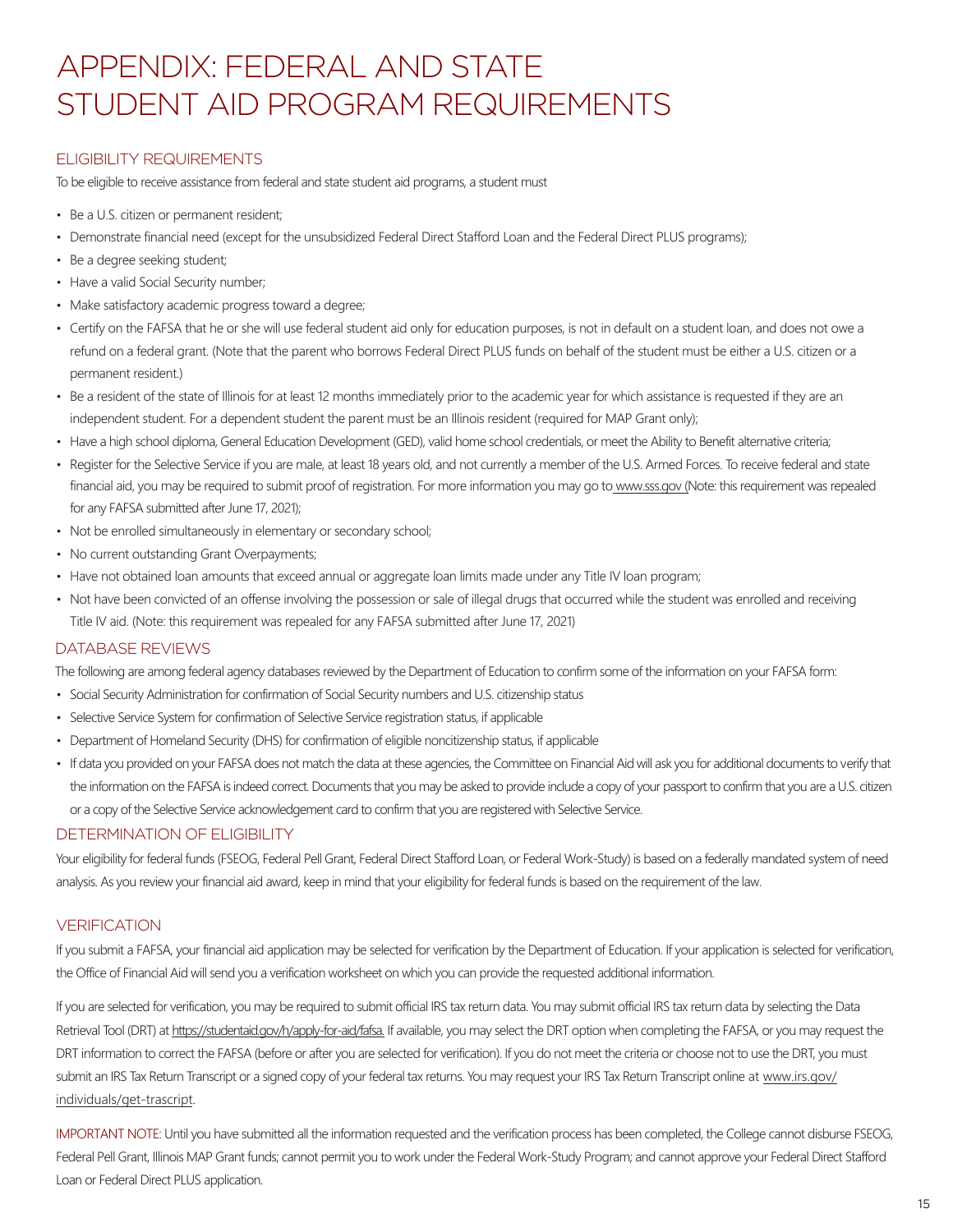# COMMITMENT OF FEDERAL FUNDS

Any commitment of federal funds is contingent upon subsequent Congressional appropriation and receipt of the funds by the University of Chicago.

# CONFLICTING INFORMATION AND DATA

Our procedures ensure that we resolve conflicting data for our applicants as follows:

#### Applicants Selected for Verification

If we have reason to believe that any information on the application used to calculate the Expected Family Contribution (EFC) is inaccurate (or if any supporting documentation is discrepant and inaccurate), we require the applicant to provide adequate documentation to resolve the conflict.

### Applicants Not Selected for Verification

For students who are not selected for verification, we must resolve any conflicting information of which we become aware. As required, the Financial Aid Office will review all tax returns provided to the school even if they were not requested.

#### Other Applicant Information Received by the School

We have an adequate internal system to identify conflicting information that we may have, regardless of the source. All personnel in the University are informed to notify the Financial Aid Office if information is presented that may impact a student's eligibility for financial aid. For example, the Foundations who handle scholarships know that they must inform the Financial Aid Office of the student's award.

# PROFESSIONAL JUDGEMENT AND DEPENDENCY OVERRIDES

The University of Chicago understands that certain situations may arise that warrant further consideration above and beyond the typical file or verification review required by the Department of Education. The Financial Aid Department will review student files on a case by case basis for professional judgement overrides when a student's financial situation has significantly changed or is not accurately reflected by the FAFSA application; or in the event that a student's dependency status should be overridden due to issues not fully identified or captured by the FAFSA application. These requests must be made to the Financial Aid Office and will require additional documentation that varies based on the nature and type of review being requested. Prior to requesting a professional judgement review, students must complete the verification process, if selected. Please note that these reviews are final. Regulations regarding professional judgments are documented in the HEA Section 479A subpart a.

#### Income Adjustments

In accordance with the aforementioned regulations, institutions may allow a financial aid counselor, with support of adequate documentation and on a case-by-case basis, the authority to make adjustments to the cost of attendance or data value items required to calculate the Expected Family Contribution (EFC) to allow for consideration of individual applicant circumstances. UChicago has established the following policy in compliance with these regulations. Because the FAFSA is only intended to capture a family's financial strength at the time of application, it is necessary to have a process by which a financial aid counselor may review a family's circumstances in response to changes that occurred after the filing date but within the academic year. Additionally, individual circumstances may exist by which a dependent student's financial strength should be assessed separately from the financial strength of his/her parent(s). The following cases of professional judgment represent some extenuating circumstances that may be considered for an income adjustment at the University of Chicago:

- Change in or loss of employment resulting in significant decrease in income
- Loss of child support received
- One-time income from IRA, Pensions, Annuities or Retirement
- One-time lump sum governmental grants for natural disasters
- Unusually high medical or dental expenses (except cosmetic, including orthodontic work, plastic surgery, Lasik surgery, etc.) paid in the current year and not covered by insurance

• Other unforeseen circumstances (such as natural disaster) that significantly decreases the income available for postsecondary educational costs Please note that this is not an exhaustive list and other cases may be reviewed if they demonstrate a significant change in income. Please speak to a financial aid representative if you have additional questions.